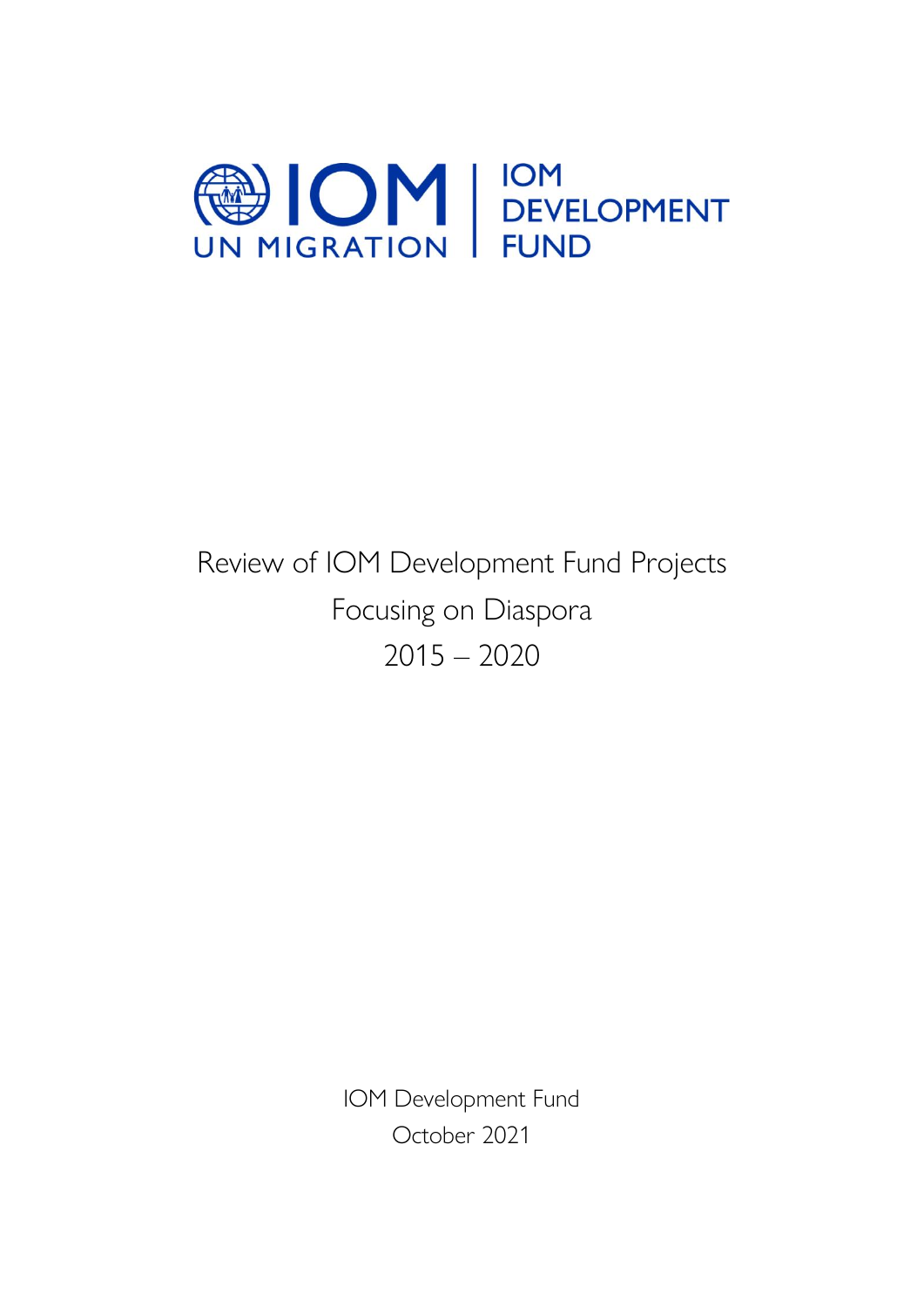## <span id="page-1-0"></span>**TABLE OF CONTENTS**

| 1. |  |  |  |  |  |
|----|--|--|--|--|--|
| 2. |  |  |  |  |  |
| 3. |  |  |  |  |  |
| 4. |  |  |  |  |  |
|    |  |  |  |  |  |
| 1. |  |  |  |  |  |
| 2. |  |  |  |  |  |
| 3. |  |  |  |  |  |
|    |  |  |  |  |  |
| 1. |  |  |  |  |  |
| 2. |  |  |  |  |  |
| 3. |  |  |  |  |  |
| 4. |  |  |  |  |  |
| 5. |  |  |  |  |  |
| 6. |  |  |  |  |  |
|    |  |  |  |  |  |
|    |  |  |  |  |  |
|    |  |  |  |  |  |
|    |  |  |  |  |  |
|    |  |  |  |  |  |
|    |  |  |  |  |  |
|    |  |  |  |  |  |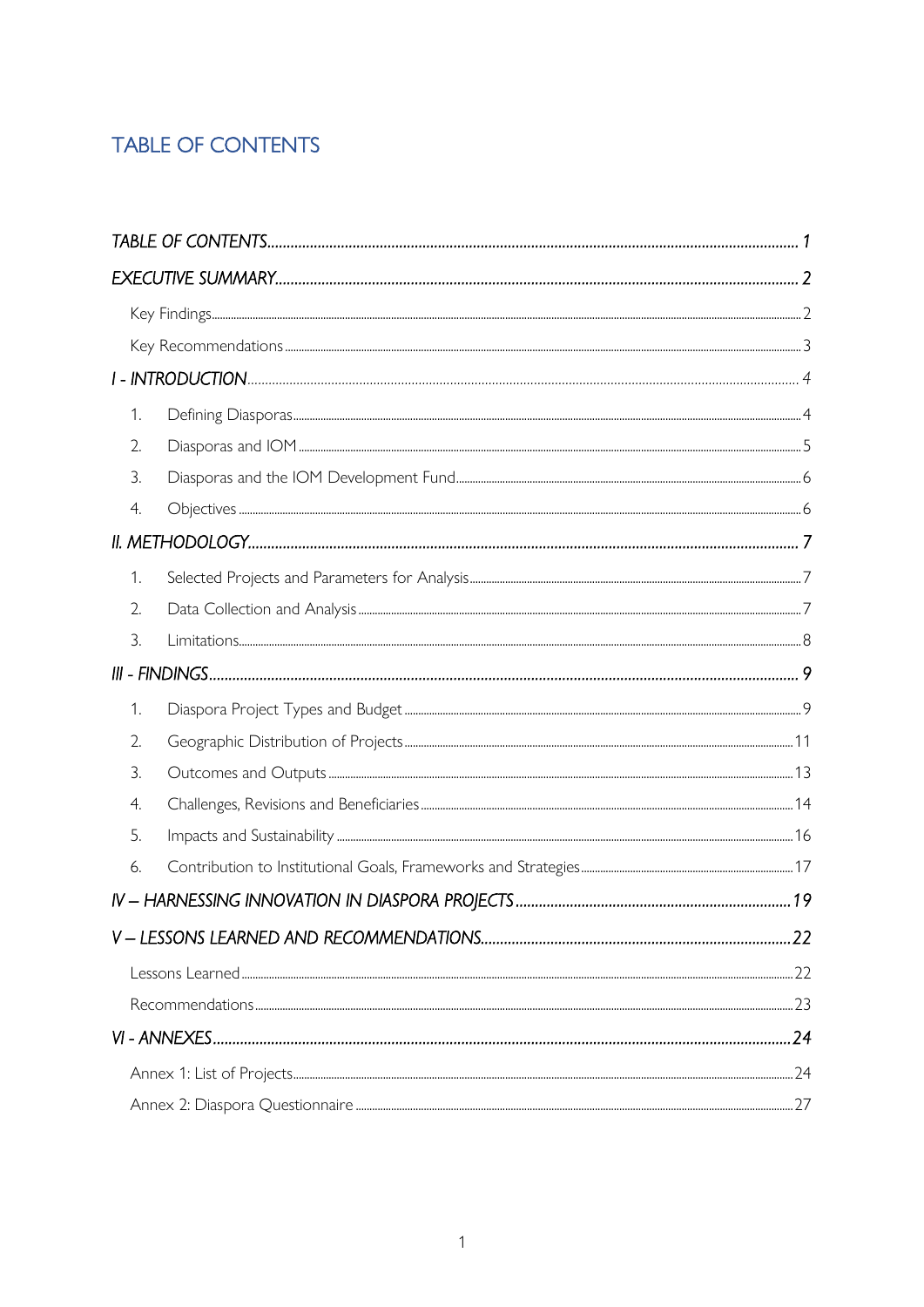## <span id="page-2-0"></span>EXECUTIVE SUMMARY

This review assesses both active and completed diaspora projects funded by the IOM Development Fund between 2015 and 2020. Gathering insight from 52 selected projects, this review seeks to identify best practices, explore innovative approaches and share lessons learned in order to provide recommendations and guide both current and future diaspora projects.

## <span id="page-2-1"></span>Key Findings

- The IOM Development Fund supported 52 diaspora projects between 2015 and 2020, accounting for 14 per cent of the fund's total projects and total allocated budget.
- Diaspora projects contributed to the following four main diaspora engagement programme areas: human capital transfer (79 per cent of projects), direct investment (50 per cent of projects), remittances (50 per cent of projects), and philanthropy (37 per cent of projects).<sup>1</sup>
- The regional distribution of projects was highly uneven, with 63 per cent of projects emanating from the Africa region, while Asia, Europe and the Middle East combined accounted for less than 20 per cent of projects. In addition, Latin America and the Caribbean encompassed 15 per cent of projects, whilst four per cent of projects were global.
- In total, 61 per cent of completed projects reached all of their intended outcomes and produced all of their expected outputs. Key challenges included reaching diasporas, consultant challenges, changing governmental counterparts and IOM internal challenges, requiring 83 per cent of projects to undergo a revision.
- Despite the challenges, 72 per cent of completed projects reached all of the intended beneficiaries, and 16 per cent also reached unintended beneficiaries. In total, 56 per cent of projects reported having a "very good" impact.
- <span id="page-2-2"></span>• Innovation is central to diaspora projects, with 75 per cent of projects featuring innovative approaches, particularly with regards to (1) innovation in technology, digitalization and data usage, (2) innovation in approaches to community engagement and (3) innovation in partnerships and governance.

 $1$  Respondents could select as many programme areas as applicable. On average, between two and three programme areas were selected per project.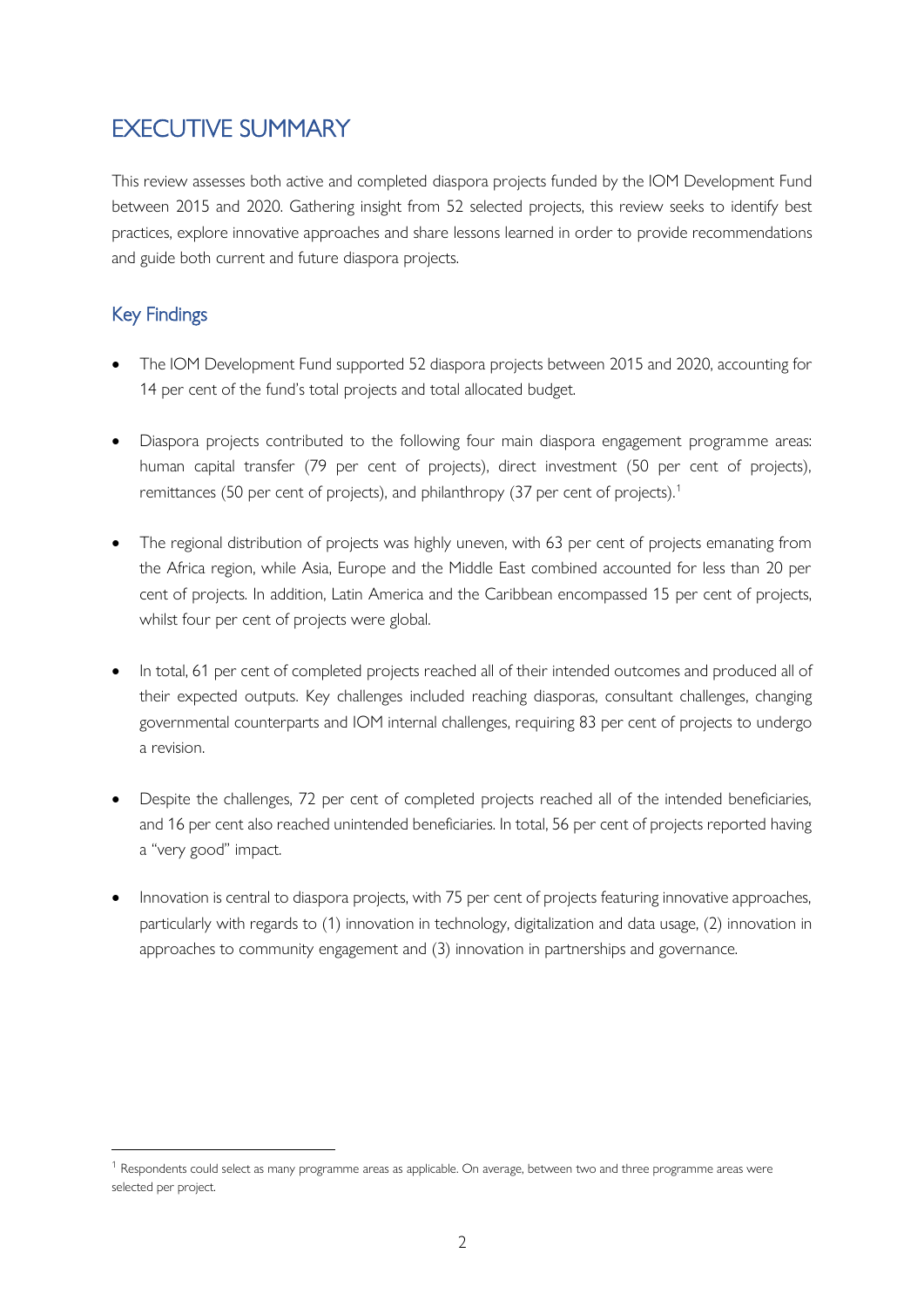## Key Recommendations

- Project design: Integrate participatory approaches from the stage of project design bringing together key partners and beneficiaries to ensure project buy-in and ownership. Co-assess the risks and challenges, particularly relating to the difficulties reaching diasporas as well as internal and external coordination mechanisms. Collaboratively design contingency plans for activities susceptible to being impacted by such risks.
- Institutional Coordination: Considering the wide inter and intra-regional disparities in experience with diaspora engagement, institutional forums to exchange on good practices and lessons learned represent a key resource and should be strengthened. Missions have expressed an interest in attending thematic webinars bringing together project management teams implementing diaspora projects. Such inter and intra-regional cooperation is occurring at an ad hoc basis. For instance, IOM Fiji is conducting a first pilot for diaspora engagement in the Pacific and is designing its training materials based on training led by IOM Egypt in 2017.
- Sustainability: Develop continuity plans during the second half of project implementation, in coordination with governmental counterparts, for diaspora mapping and research projects to ensure the operationalization of results. Secondly, in line with the IOM Development Fund's mission, projects primarily support government counterparts. However, incorporating further capacity-building elements for diaspora organizations would promote sustained dialogue between governments and diasporas, allowing the diaspora organizations to carry forward the momentum built during project implementation and ensure sustainability of project outcomes beyond the project cycle.
- Innovation: *The Open Book of Social Innovation*<sup>2</sup> identifies six stages that lead to social innovation, namely:
	- 1. Prompts, inspiration and diagnoses: identifying and framing a problem
	- 2. Proposals and ideas: generating ideas through creativity and ideation processes
	- 3. Prototyping and pilots: testing the ideas in practice
	- 4. Sustaining: turning the idea into everyday practice
	- 5. Scaling and diffusion: spreading innovation
	- 6. Systemic change: creating new frameworks

As a global resource offering seed funding, the IOM Development Fund represents a unique avenue to promote the first three stages of social innovation. Additional focus to the sustaining, scaling and systemic change phases could be integrated prior to project closure, to entrench the longer-term integration of innovation.

<sup>2</sup> Robin Murray, Julie Caulier-Grice and Geoff Mulgan. *The Open Book of Social Innovation* (London, March 2010), 12-13. Available at:<https://youngfoundation.org/wp-content/uploads/2012/10/The-Open-Book-of-Social-Innovationg.pdf>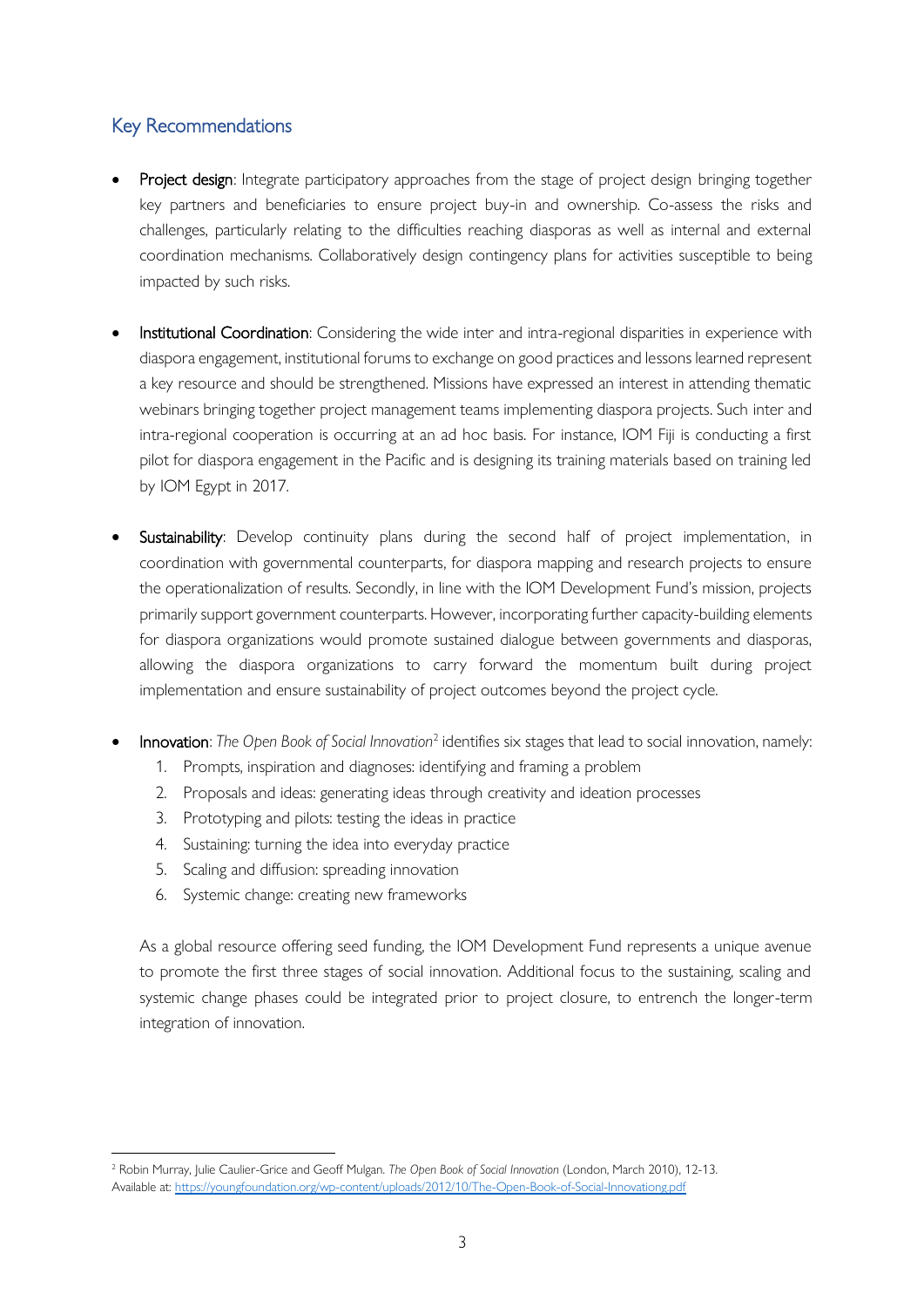## <span id="page-4-0"></span>I - INTRODUCTION

## <span id="page-4-1"></span>1. Defining Diasporas

The International Organization for Migration (IOM) acknowledges diasporas as "important development actors" who "facilitate increased trade, investment and cultural linkages."<sup>3</sup> The COVID-19 pandemic has further highlighted the role that diasporas play in supporting their countries of origin. While the World Bank had predicted a 20 per cent decrease in remittances in 2020 as a result of the pandemic,<sup>4</sup> remittance resilience as well as counter-cyclical trends have been observed.<sup>5</sup> As IOM's report 'Global Diasporas reacting to the COVID-19 crisis' notes, "diasporas have been particularly active in the response of COVID-19 and the development of new initiatives to face the sanitary, social and economic challenges faced by their communities in both their home and host countries. However, in order to harness the potential of diasporas for responding to such crises, the international community must encourage a sustained dialogue between stakeholders."<sup>6</sup> Against this backdrop, this review explores the breadth of diaspora projects funded by the IOM Development Fund between 2015 and 2020.

The IOM Glossary on Migration defines diasporas as "migrants or descendants of migrants whose identity and sense of belonging, either real or symbolic, have been shaped by their migration experience and background. They maintain links with their homelands, and to each other, based on a shared sense of history, identity, or mutual experiences in the destination country."<sup>7</sup> In addition, as noted in IOM's Strategy to Enable, Engage and Empower Diaspora, diasporas are also referred to as "transnational communities, because in a world of unprecedented global mobility, they comprise people who are connected to more than one country."<sup>8</sup>

Recognising the potential for diaspora engagement, governments are taking an increased interest in strengthening their relations with their diasporas as a vector for development. Building on these diverse potentials, the IOM and Migration Policy Institute (MPI) 'Road Map for Engaging Diasporas in Development' identifies six programme areas in which diasporas contribute to the development of countries of origin, namely remittances, direct investment, human capital transfer, philanthropy, capital market investment and tourism.9

<sup>3</sup> International Organization for Migration. *IOM's Strategy to Enable, Engage and Empower Diaspora* (Geneva, June 2013). Available at:<https://diaspora.iom.int/ioms-strategy-enable-engage-and-empower-diaspora>

<sup>4</sup> The World Bank. *The World Bank Predicts Sharpest Decline of Remittances in Recent History* (Washington DC, April 2020).

Available at: [https://www.worldbank.org/en/news/press-release/2020/04/22/world-bank-predicts-sharpest-decline-of-remittances-in](https://www.worldbank.org/en/news/press-release/2020/04/22/world-bank-predicts-sharpest-decline-of-remittances-in-recent-history)[recent-history](https://www.worldbank.org/en/news/press-release/2020/04/22/world-bank-predicts-sharpest-decline-of-remittances-in-recent-history)

<sup>5</sup> Luis Felipe López-Calva. *Stand by me: COVID-19 and the Resilience of Remittance Flows to LAC* (New York, December 2020). Available at: [https://www.latinamerica.undp.org/content/rblac/en/home/presscenter/director-s-graph-for-thought/stand-by-me--covid-19](https://www.latinamerica.undp.org/content/rblac/en/home/presscenter/director-s-graph-for-thought/stand-by-me--covid-19-and-the-resilience-of-remittance-flows-to-.html) [and-the-resilience-of-remittance-flows-to-.html](https://www.latinamerica.undp.org/content/rblac/en/home/presscenter/director-s-graph-for-thought/stand-by-me--covid-19-and-the-resilience-of-remittance-flows-to-.html)

<sup>6</sup> International Organization for Migration. *Global Diasporas reacting to the COVID-19 crisis* (Geneva, 2020), 1.

Available at:<https://publications.iom.int/fr/system/files/pdf/idiaspora-global-diaspora.pdf> <sup>7</sup> International Organization for Migration. *Glossary on Migration* (Geneva, 2019), 49.

Available at: [https://publications.iom.int/system/files/pdf/iml\\_34\\_glossary.pdf](https://publications.iom.int/system/files/pdf/iml_34_glossary.pdf)

<sup>8</sup> International Organization for Migration. *IOM's Strategy to Enable, Engage and Empower Diaspora* (Geneva, June 2013). Available at:<https://diaspora.iom.int/ioms-strategy-enable-engage-and-empower-diaspora>

<sup>9</sup> International Organization for Migration and the Migration Policy Institute. *Developing a Road Map for Engaging Diasporas in Development: a handbook for policymakers and practitioners in home and host countries* (Geneva, 2012), 17.

Available at: [https://publications.iom.int/system/files/pdf/diaspora\\_handbook\\_en\\_for\\_web\\_28may2013.pdf](https://publications.iom.int/system/files/pdf/diaspora_handbook_en_for_web_28may2013.pdf)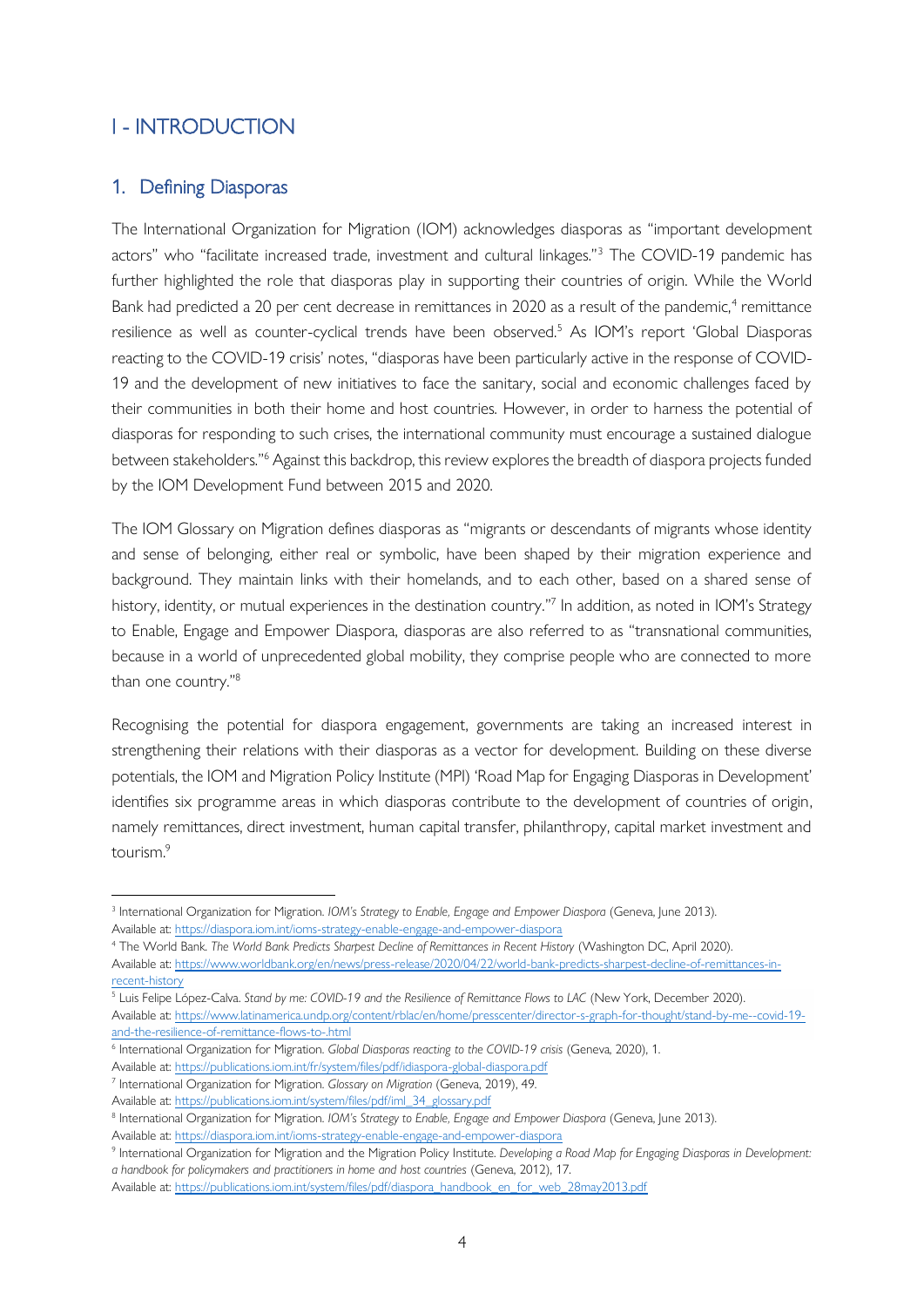## <span id="page-5-0"></span>2. Diasporas and IOM

The IOM Strategy (MC/INF/287) nests diaspora engagement within the scope of IOM's work. The Strategy provides that "the Organization will continue to address the migratory phenomenon from an integral and holistic perspective, including links to development, in order to maximize its benefits and minimize its negative effects."<sup>10</sup> Specifically, Article 8 states that in agreement with or at the request of Members States, IOM will undertake activities "to assist States to facilitate the integration of migrants in their new environment and to engage diasporas, including as development partners."<sup>11</sup>

Institutionally, diaspora engagement falls within the purview of the Labour Mobility and Human Development Division (LHD), which is "responsible for providing policy and operational guidance in matters related to labour mobility, diaspora communities and their links to development, and migrant integration."<sup>12</sup> Among its flagship initiatives is the [iDiaspora platform](https://idiaspora.org/en) which serves to connect diasporas as well as share resources and best practices from across the globe. In its own terms and directly addressing diasporas, iDiaspora represents a "platform to share your voice, to gain knowledge, and to engage with the global community committed to the importance of diaspora."<sup>13</sup>

Diaspora projects also further institutional frameworks and strategies. Firstly, these projects align with the IOM Migration Governance Framework (MiGOF), particularly Principle 3 "Engagement with partners to address migration and related issues" and Objective 1 "Advance the socioeconomic well-being of migrants and society."<sup>14</sup> They also contribute to the IOM Institutional Strategy on Migration and Sustainable Development (M&SD), especially Deliverable 2.3 "We will harness migrants' economic and social capitals for broad based development", Deliverable 3.1 "We will strengthen institutions and systems to institute good migration governance" and Deliverable 3.2 "We will advocate for policy coherence to harness the linkages between migration and development." 15

Furthermore, by joining the United Nations System in 2016, IOM has committed to the 2030 Agenda for Sustainable Development. Diaspora projects contribute, among others, to the Sustainable Development Goals (SDGs) 10 "Reduce inequality within and among countries" and 17 "Strengthen the means of implementation and revitalize the global partnership for sustainable development."<sup>16</sup>

<sup>10</sup> International Organization for Migration. *IOM Strategy* (Geneva, November 2007), 3.

Available at: [https://www.iom.int/jahia/webdav/shared/shared/mainsite/about\\_iom/docs/res1150\\_en.pdf](https://www.iom.int/jahia/webdav/shared/shared/mainsite/about_iom/docs/res1150_en.pdf)  $11$  Ibid, 3.

<sup>12</sup> International Organization for Migration. *Migration Management* (Geneva, November 2016).

Available at:<https://www.iom.int/migration-management> <sup>13</sup> International Organization for Migration. *iDiaspora.*

Available at:<https://idiaspora.org/en>

<sup>14</sup> International Organization for Migration. *Migration Governance Framework* (Geneva, 2016), 1.

Available at: [https://www.iom.int/sites/default/files/about-iom/migof\\_brochure\\_a4\\_en.pdf](https://www.iom.int/sites/default/files/about-iom/migof_brochure_a4_en.pdf)

<sup>&</sup>lt;sup>15</sup> International Organization for Migration. *IOM Institutional Strategy on Migration and Sustainable Development* (Geneva, 2020), 24-25. Available at:<https://publications.iom.int/system/files/pdf/iom-institutional-strategy.pdf>

<sup>16</sup> United Nations General Assembly. *Transforming our world: the 2030 Agenda for Sustainable Development A/RES/70/1* (New York, October 2015), 14. Available at[: https://www.refworld.org/docid/57b6e3e44.html](https://www.refworld.org/docid/57b6e3e44.html)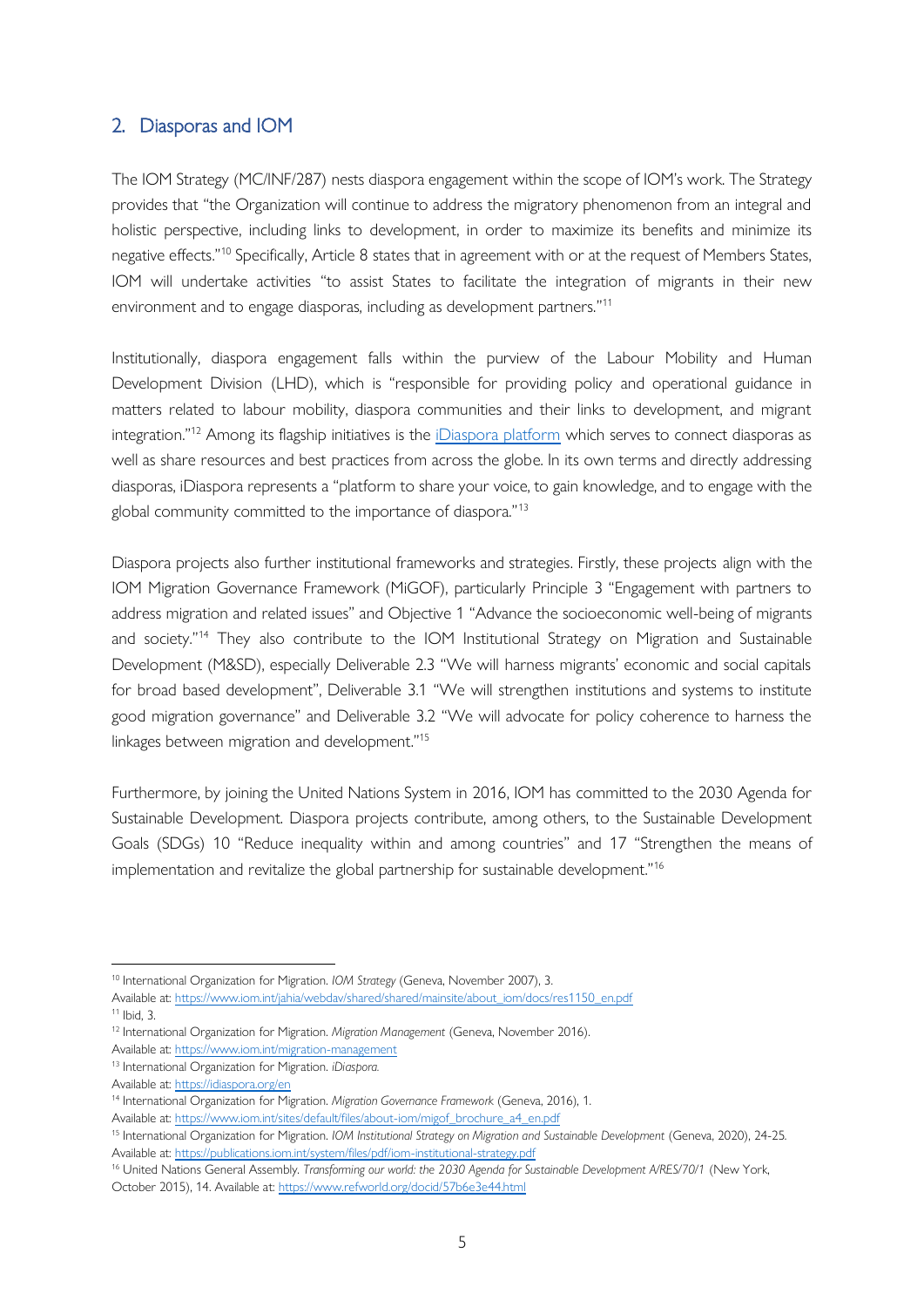## <span id="page-6-0"></span>3. Diasporas and the IOM Development Fund

The IOM Development Fund was established in 2001 and provides a unique global resource with a mission of "building the capacity of Member States to strive for and benefit from effective and sustainable migration governance."<sup>17</sup> In particular, the Fund provides "accountable and effective seed funding for innovative migration-related projects."<sup>18</sup> Since 2001, the IOM Development Fund has supported over 800 projects implemented in countries with low-income to upper middle-income economies, as designated by the World Bank.<sup>19</sup> Funding is equitably allocated across and within the following regions: Africa, Asia, Europe, Latin America and the Caribbean, and the Middle East.

From its inception, the IOM Development Fund recognised the key potential for diaspora engagement in development and its relevance to the Fund's mission, supporting "diaspora for development" projects as early as 2001.<sup>20</sup> In addition, the IOM Development Fund conducted a first diaspora review in 2014 which reviewed 28 projects from 2001 to 2014 with a focus on sustainability. The 2014 review found that 72 per cent of the diaspora projects' outputs were sustained, with training, workshops and study tours recording the highest levels of sustainability. Lack of financial resources and political instability were the key factors explaining why certain outputs were not sustained.

## <span id="page-6-1"></span>4. Objectives

The objective of this review covering diaspora projects funded by the IOM Development Fund between 2015 and 2020 is two-fold. Firstly, this review assesses completed diaspora projects, with a focus on their outcomes, challenges, sustainability and prospects of impact. Secondly, considering both the 18 completed and the 34 active projects funded over the studied period, this review assesses the potential for harnessing innovation within diaspora projects. Ultimately, the review seeks to identify positive findings and best practices, with a view of replicating and sustaining them across both time and space. In parallel, the review also assesses the challenges encountered and the negative findings, in order to avoid or mitigate them in future. This review promotes institutional learning and serves to guide the development and monitoring of current and future diaspora projects.

<sup>17</sup> IOM Development Fund. *Strategic Plan 2019-2021* (Geneva, 2019), 6. Available at:

[https://developmentfund.iom.int/sites/g/files/tmzbdl141/files/documents/IOM%20Development%20Fund%20Strategic%20Plan%202019-](https://developmentfund.iom.int/sites/g/files/tmzbdl141/files/documents/IOM%20Development%20Fund%20Strategic%20Plan%202019-2021.pdf) [2021.pdf](https://developmentfund.iom.int/sites/g/files/tmzbdl141/files/documents/IOM%20Development%20Fund%20Strategic%20Plan%202019-2021.pdf)

 $\overline{18}$  Ibid, 8.

<sup>19</sup> IOM Development Fund. *About the Fund.* 

Available at:<https://developmentfund.iom.int/about>

<sup>&</sup>lt;sup>20</sup> See projects (1) TB3-805 Diaspora for Development Study Tour and Program Development Support – Pakistan and (2) TE1-805 Diaspora for Development Study Tour: Data and Management Structures – Africa and Middle East.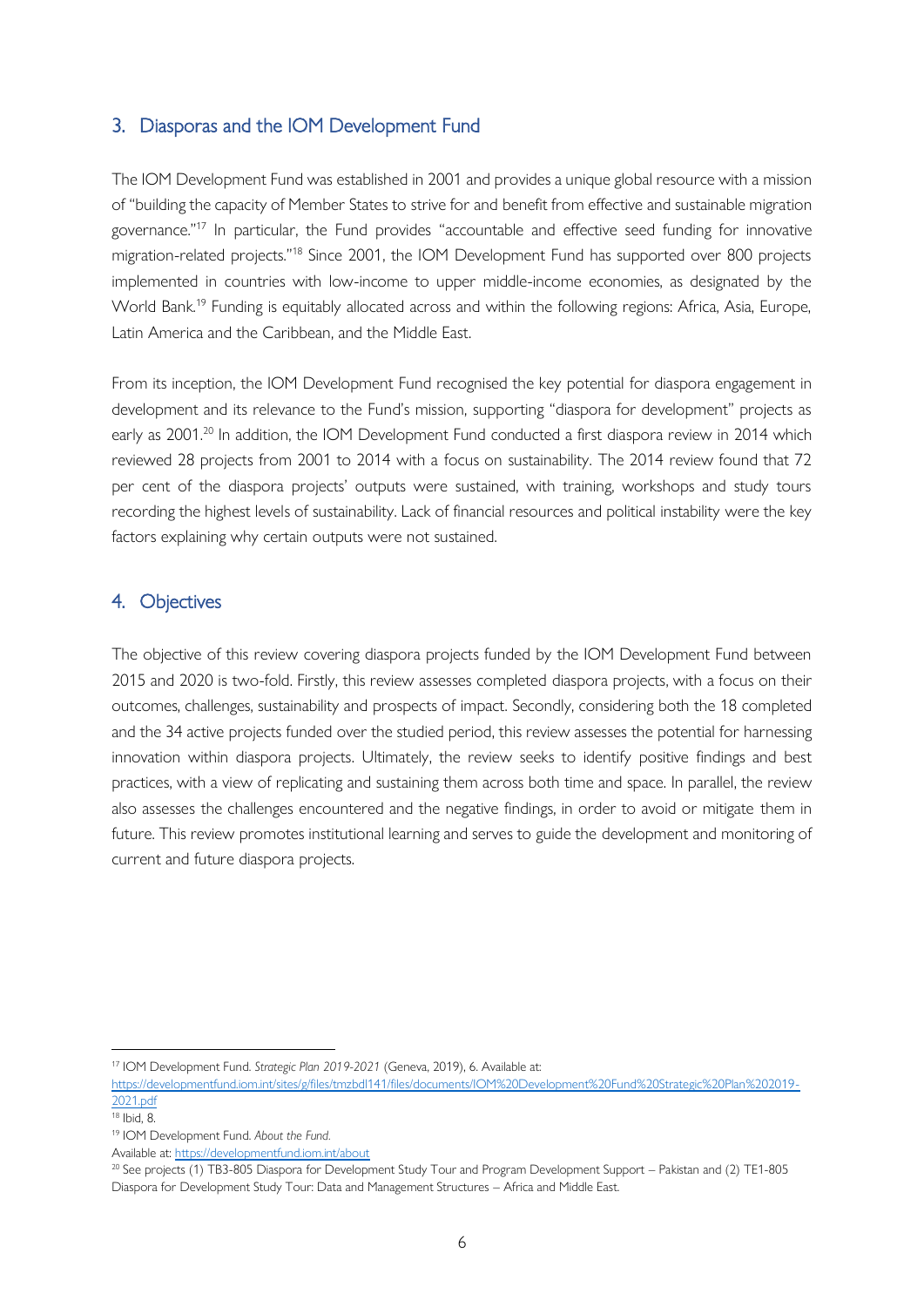## <span id="page-7-0"></span>II. METHODOLOGY

#### <span id="page-7-1"></span>1. Selected Projects and Parameters for Analysis

This review encompasses 52 active and completed diaspora projects, funded by the IOM Development Fund between 2015 and 2020 (Annex 1: List of Projects). These projects were selected through a review of all IOM Development Fund projects' titles, objectives and summaries over the period under review. In the absence of a specific diaspora project type, the selected projects span across the following types: Migration and Economic/Community Development (CD), Community and Economic Development (CE), Transfer of Migrant Knowledge and Resources (TK), Migration, Environment and Climate Change (NC), Migration Research and Publications (PR) and Mainstreaming Migration into Development (MD). In elaborating this review, particular focus was paid to project outcomes, challenges, impacts, sustainability and innovative approaches.



## <span id="page-7-2"></span>2. Data Collection and Analysis

Following the project selection, a questionnaire was distributed to the relevant IOM Missions in the first quarter of 2021 (Annex 2: Diaspora Questionnaire). In line with the review's objectives, the questionnaire was structured as follows: (1) Background Information, (2) Outcomes and Outputs, (3) Challenges Encountered and Revisions, (4) Beneficiaries, (5) Project Impact, (6) Project Sustainability, (7) Contribution to Institutional Goals, Frameworks and Strategies, (8) Integrating Innovative Approaches and (9) Evaluation and Lessons Learned. IOM Missions with completed projects responded to all sections, while Missions implementing active projects only responded to Sections 1, 7 and 8.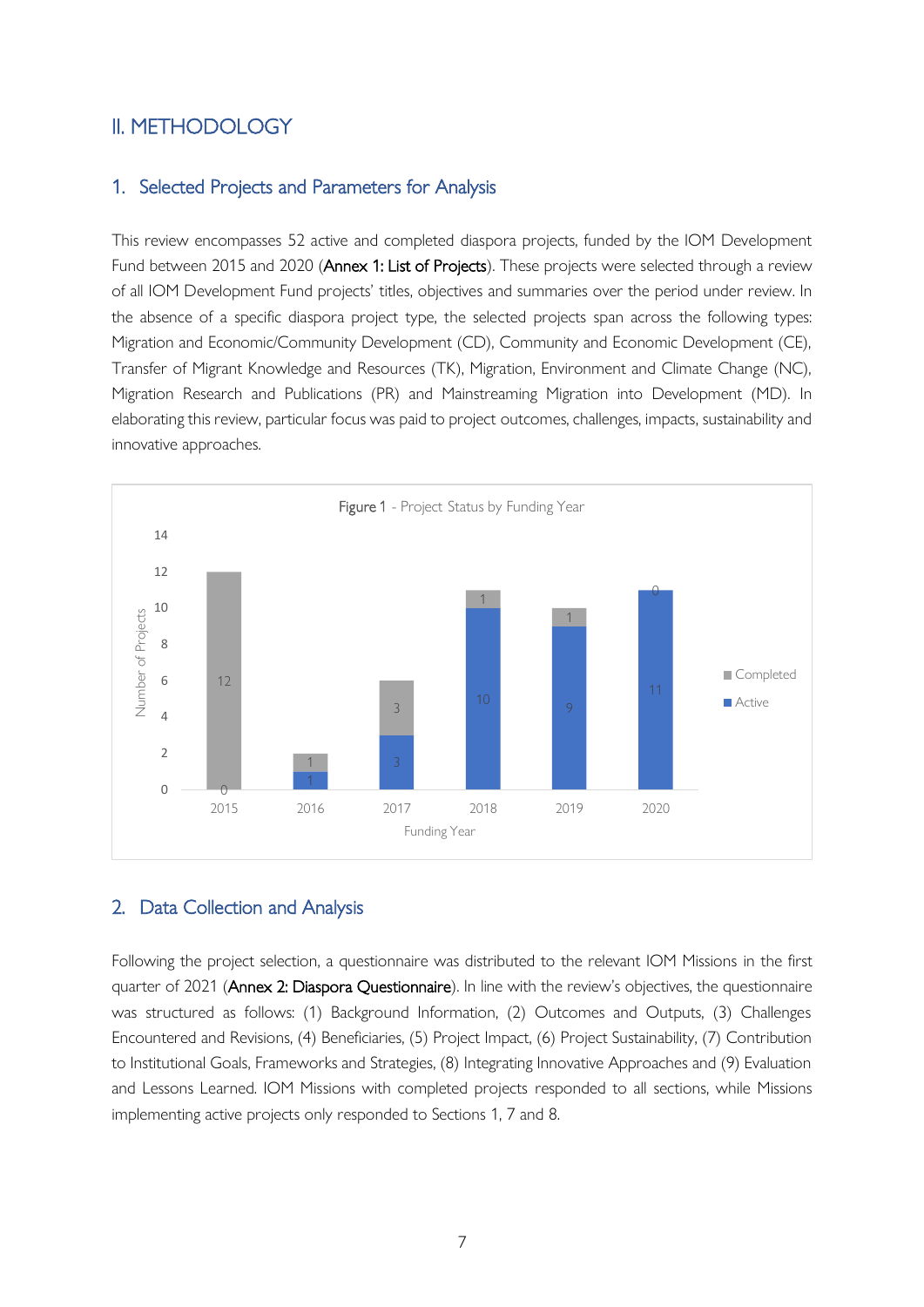All of the selected projects returned the questionnaire and participated in the elaboration of this report, rendering the present review comprehensive and eliminating the risk of insufficient data. To complement the information gathered through the questionnaires, the following additional sources were consulted: Interim and Final Reports, the Project Information and Management Application (PRIMA), IOM institutional frameworks and strategies, as well as the ex-post evaluations when available. In several cases, calls with Project Managers and IOM staff involved in project implementation were also carried out to further elaborate on the gathered information.

Following the data collection phase, the relevant information was assembled and assessed using both quantitative and qualitative methods. The information gathered through the questionnaires, reports and additional sources was aggregated and categorized in order to conduct statistical analysis and generate data visualisations. Results were subsequently interpreted using qualitative methods, through content analysis of the open-ended questions. Recommendations were drawn from the observations emerging from this report.

## <span id="page-8-0"></span>3. Limitations

This review is an internal assessment conducted during the first quarter of 2021. In light of this project's constrained parameters, a number of limitations ought to be mentioned.

Firstly, defining and refining the list of diaspora projects required a degree of interpretation. Over 70 projects concerning relations between migrant populations and their countries of origin were initially considered as potentially related to diasporas. As noted in the IOM Glossary on Migration, qualifying as a diaspora is not a mere factual assessment but rather depends on individual perceptions, on "identity and sense of belonging, either real or symbolic."<sup>21</sup> The guiding criteria for inclusion was the framing and terminology employed in the project title, summary and objective.

In addition, in the absence of ex-post evaluations for certain projects, elements such as sustainability and impact were determined through subjective assessments. This limitation is compounded for the projects which were assessed by IOM personnel who were not directly involved in the project implementation as a result of staff turnover.

Finally, 63 per cent of the assessed projects emanate from the Africa region, while Asia, Europe and the Middle East combined account for less than 20 per cent of projects, and Latin America and the Caribbean for 15 per cent of projects. In addition, four percent of the projects are global. As a result, the lessons learned as well as the recommendations formulated could be skewed to this particular region and should not be over-generalized.

<sup>21</sup> International Organization for Migration. *Glossary on Migration* (Geneva, 2019), 49. Available at: [https://publications.iom.int/system/files/pdf/iml\\_34\\_glossary.pdf](https://publications.iom.int/system/files/pdf/iml_34_glossary.pdf)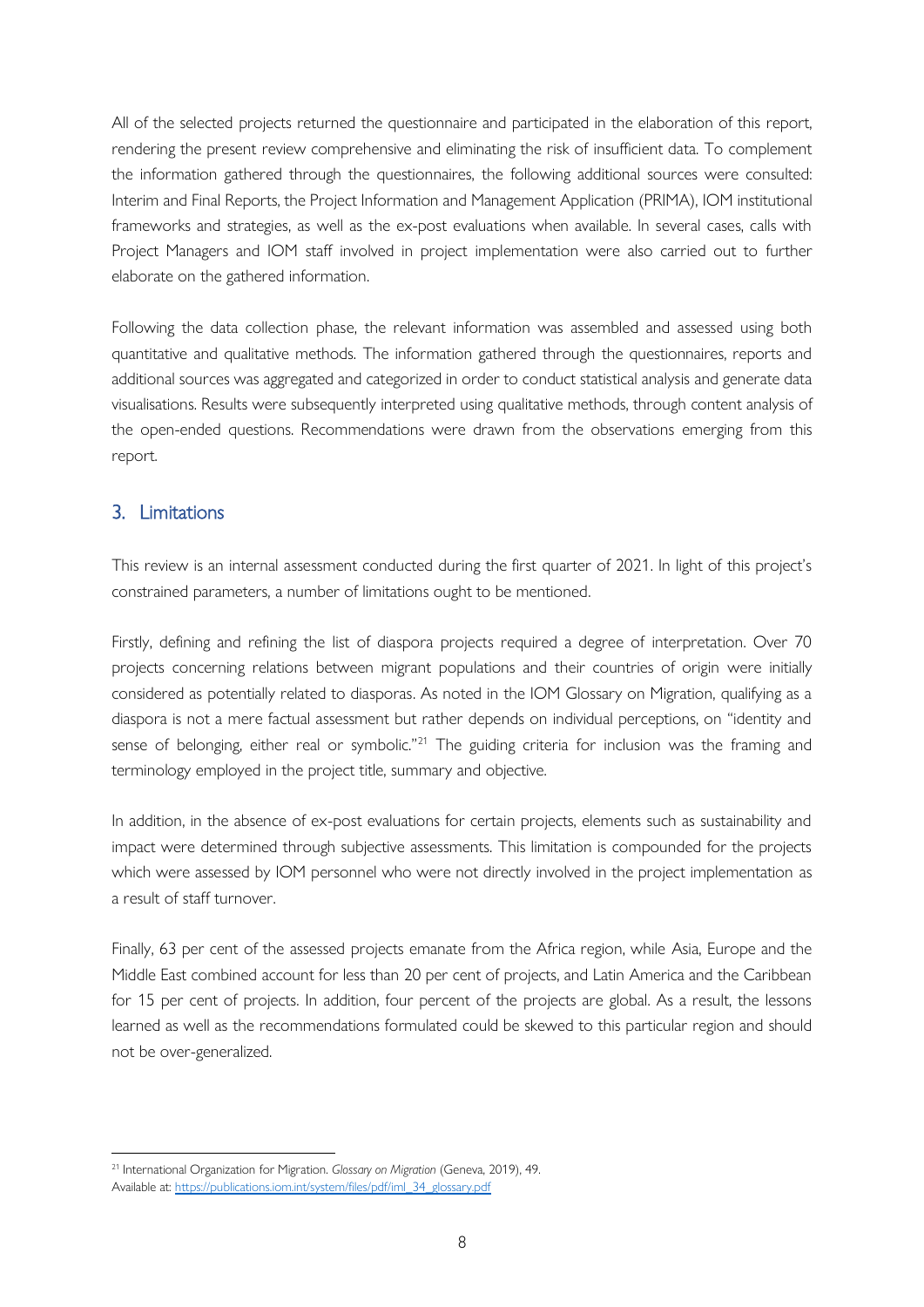## <span id="page-9-0"></span>III - FINDINGS

### <span id="page-9-1"></span>1. Diaspora Project Types and Budget

Between 2015 and 2020, diaspora projects accounted for 14 per cent of all IOM Development Fund projects as well as 14 per cent of the total allocated budget. Figure 2 illustrates the number of diaspora projects relative to all projects, while Figure 3 shows the budget allocated to diaspora projects relative to the total budget, in absolute values and as a percentage. From 2015 to 2016, the budget allocated to diaspora projects dropped from 19 to 4 per cent of the total budget. However, the proportion rose again up to 21 per cent in 2018 and stabilised around 14 per cent in 2019 and 2020. In 2020, the IOM Development Fund allocated 3 084 957 USD to diaspora projects, supporting a total of 11 projects.



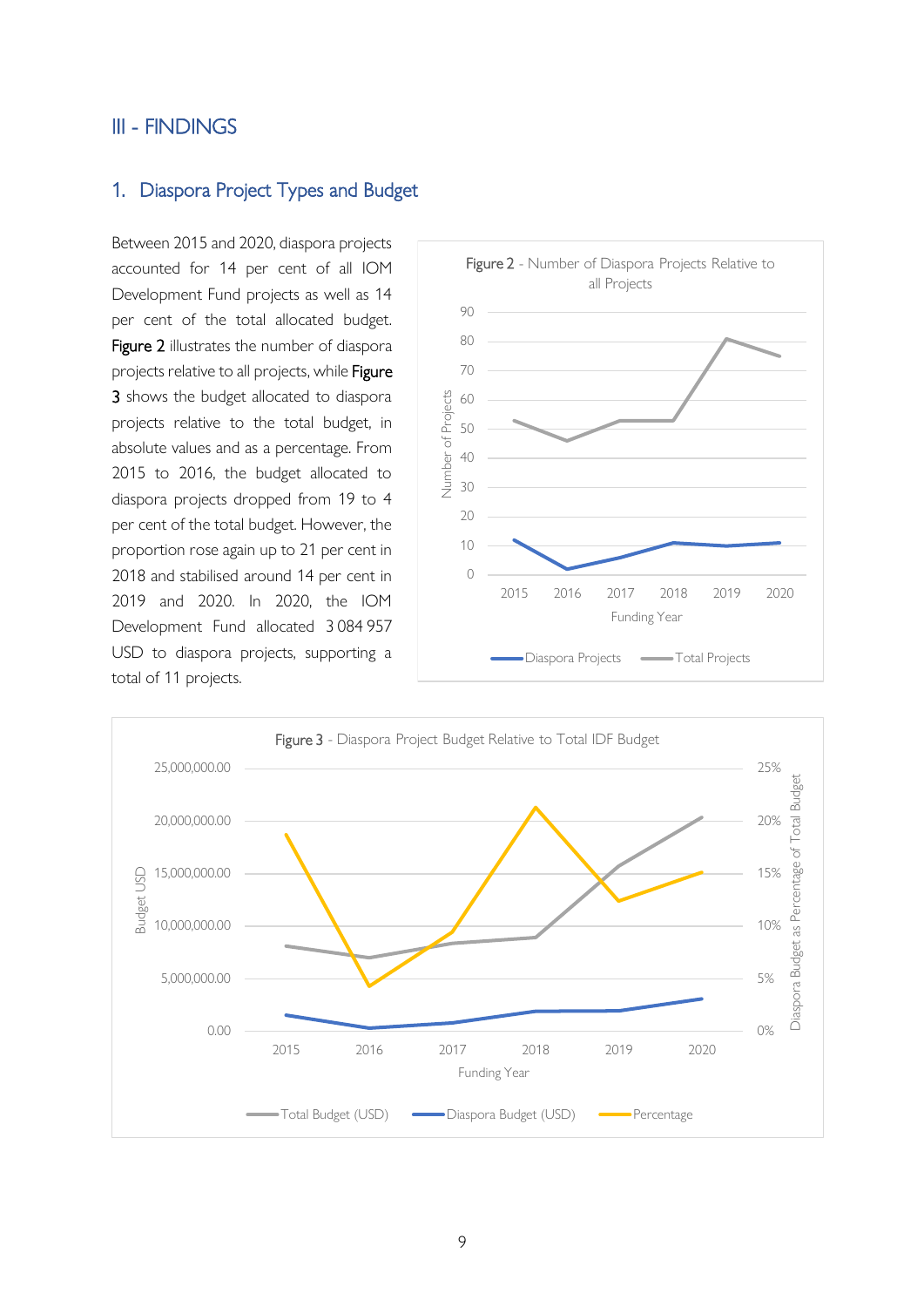The diaspora projects in this review span across six project types, as listed in Figure 4. These include: Community and Economic Development (CE), Migration and Economic/Community Development (CD), Transfer of Migrant Knowledge and Resources (TK), Migration, Environment and Climate Change (NC), Migration Research and Publications (PR) and Mainstreaming Migration into Development (MD). Indeed, diaspora projects range widely in their scopes and aims, from carrying out mapping and capacity-building exercises, to creating youth volunteering programmes and micro-entrepreneurship initiatives. Figure 5 illustrates the main areas of diaspora engagement to which projects contributed, as listed in the IOM and MPI Roadmap.<sup>22</sup> Seventy-nine per cent of projects (41 projects) reported contributing to human capital transfer, while 50 per cent of projects (26 projects) contributed respectively to direct investment and remittances. Other identified areas include diaspora policies and mappings, the development of governmental and institutional coordination mechanisms and the engagement of diasporas in climate action, highlighting the multi-faceted role that diasporas play in development.<sup>23</sup>



<sup>22</sup> International Organization for Migration and the Migration Policy Institute. *Developing a Road Map for Engaging Diasporas in Development : a handbook for policymakers and practitioners in home and host countries (Geneva, 2012), 17.* Available at: [https://publications.iom.int/system/files/pdf/diaspora\\_handbook\\_en\\_for\\_web\\_28may2013.pdf](https://publications.iom.int/system/files/pdf/diaspora_handbook_en_for_web_28may2013.pdf)

<sup>&</sup>lt;sup>23</sup> Figure 4: Each project corresponds to one project type, as indicated by the project code.

Figure 5: Respondents could select as many programme areas as applicable. On average, between two and three programme areas were selected per project.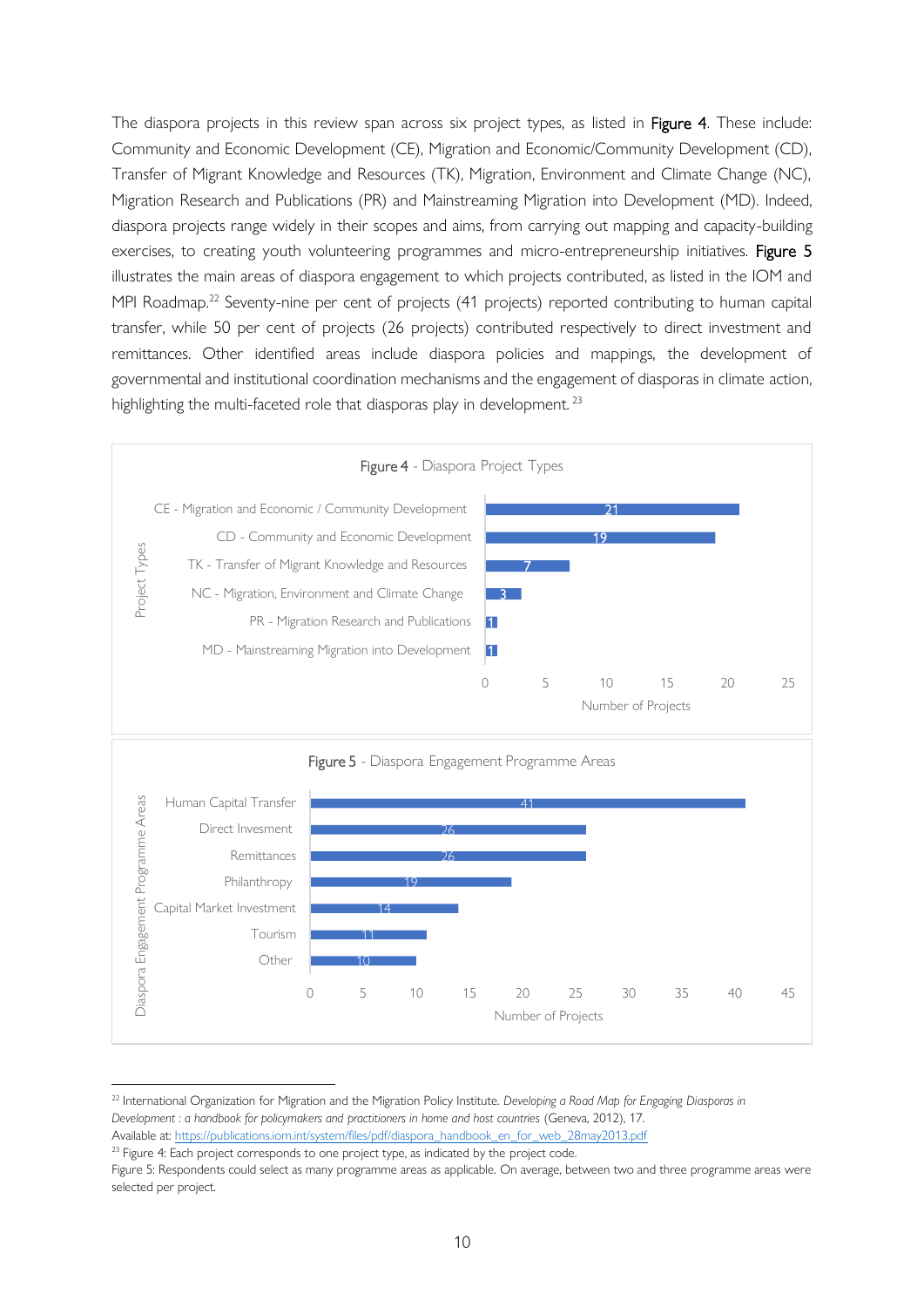## <span id="page-11-0"></span>2. Geographic Distribution of Projects

The regional distribution of diaspora projects is strongly skewed towards Africa. Between 2015 and 2020, 63 per cent of the diaspora projects were based in Africa (33 projects). Meanwhile, Latin America and the Caribbean accounted for eight projects, Europe and Asia for four projects each, and the Middle East for one project. Two global diaspora projects were also implemented between 2015 and 2020 (Figure 6).



In addition to disparity across regions, the distribution of projects at the national scale sheds light on the differing degrees of diaspora engagement within the regions. Figure 7 shows a concentration of diaspora projects in the Horn of Africa, North-Western and South-Eastern Africa as well as the Caribbean. Growing focus is also developing in the South and Central Asia region with two 2020 diaspora projects in Kyrgyzstan and Pakistan.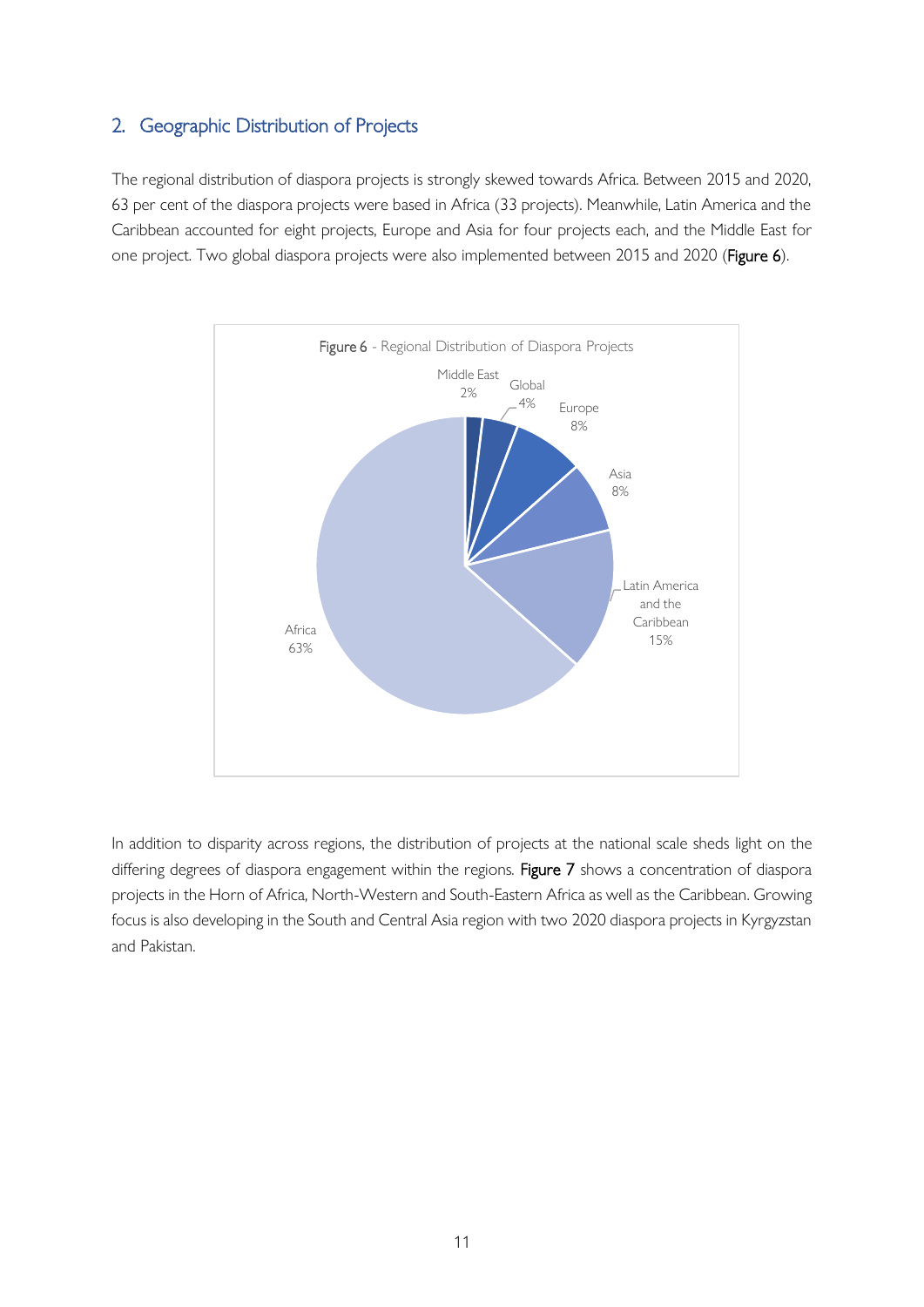## Figure 7 – Global Distribution of Diaspora Projects

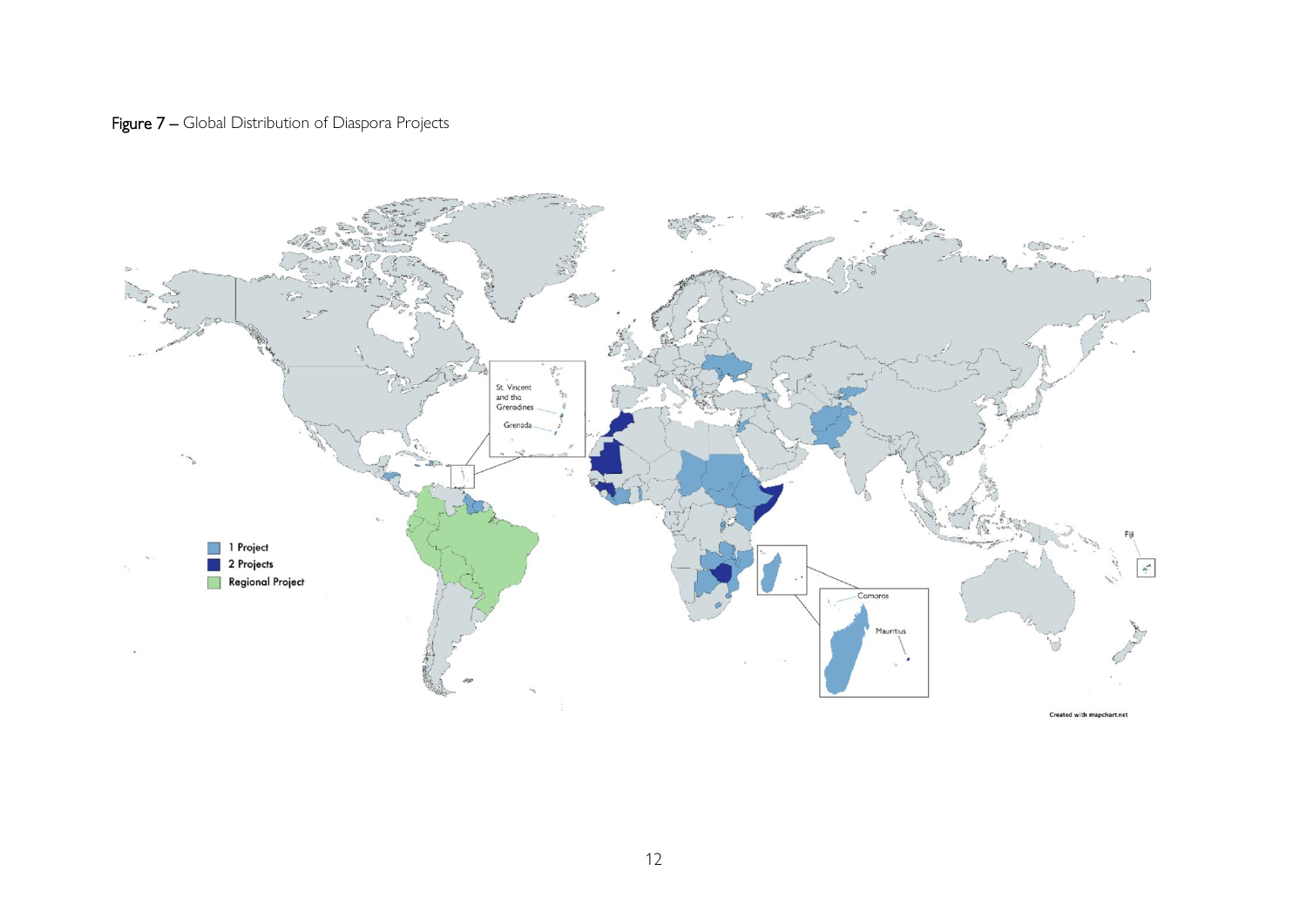Governments play a key role in shaping such projects. Seventy-nine per cent of projects were initiated following a request by the government and this proportion reaches 88 per cent for the Africa region. This could be explained by IOM's experience in the region through the Migration for Development in Africa (MIDA) programme which represents an "institutional capacity-building programme that aims to develop the potential synergy between the profiles of African migrants and the demand from countries, by facilitating the transfer of vital skills and resources of the African diaspora to their countries of origin."<sup>24</sup> In particular, governments play a central role in the programme, as MIDA's tools "have the objective of promoting the role of African governments in a long-term process of active cooperation with the diasporas in the definition of national policies, their implementation, and the organization of multi-year economic growth programmes and poverty reduction programmes." 25

Six Member States implemented two diaspora projects during the period under review, all of which in Africa. In particular, five of the six Member States noted that a dedicated body for nationals abroad reached out to IOM for its support, namely: the Ministry of Foreign Affairs and Guineans Abroad, the Ministry of Foreign Affairs, Cooperation and Mauritanians Abroad, the Ministry of Moroccans Living Abroad and Migration Affairs, the Somalia Office for Diaspora Affairs and the Zimbabwe Diaspora Directorate.<sup>26</sup>

#### <span id="page-13-0"></span>3. Outcomes and Outputs

As per the IOM Project Handbook, Outcomes refer to the "intended changes in institutional performance, individual or group behaviour, or the political, economic or social position of the beneficiaries", while Outputs represent the "intended changes in skills or abilities of the beneficiaries, or the availability of new products or services as a result of project activities."<sup>27</sup> Among the 18 completed projects, 61 per cent reported meeting all of the planned outcomes and producing all of the expected outputs, while 39 per cent had either unachieved or partially achieved outcomes and outputs (Figure 8).



<sup>24</sup> International Organization for Migration. *Migration for Development in Africa: Mobilizing the African Diasporas for the Development of Africa*  (Geneva, 2004), 2.

<sup>25</sup> International Organization for Migration. *A Global Strategy of Migration for Development: Beyond the MIDA approach to mobilizing and sharing of human and financial resources of the overseas African community* (Geneva, 2006), 3.

<sup>&</sup>lt;sup>26</sup> Guinea, Mauritania, Mauritius, Morocco, Somalia and Zimbabwe

<sup>27</sup> International Organization for Migration. *IOM Project Handbook, Module 2* (Geneva, 2011), 129.

Available at: [https://reliefweb.int/sites/reliefweb.int/files/resources/IOM%20Project%20Handbook\\_6Feb2012.pdf.](https://reliefweb.int/sites/reliefweb.int/files/resources/IOM%20Project%20Handbook_6Feb2012.pdf)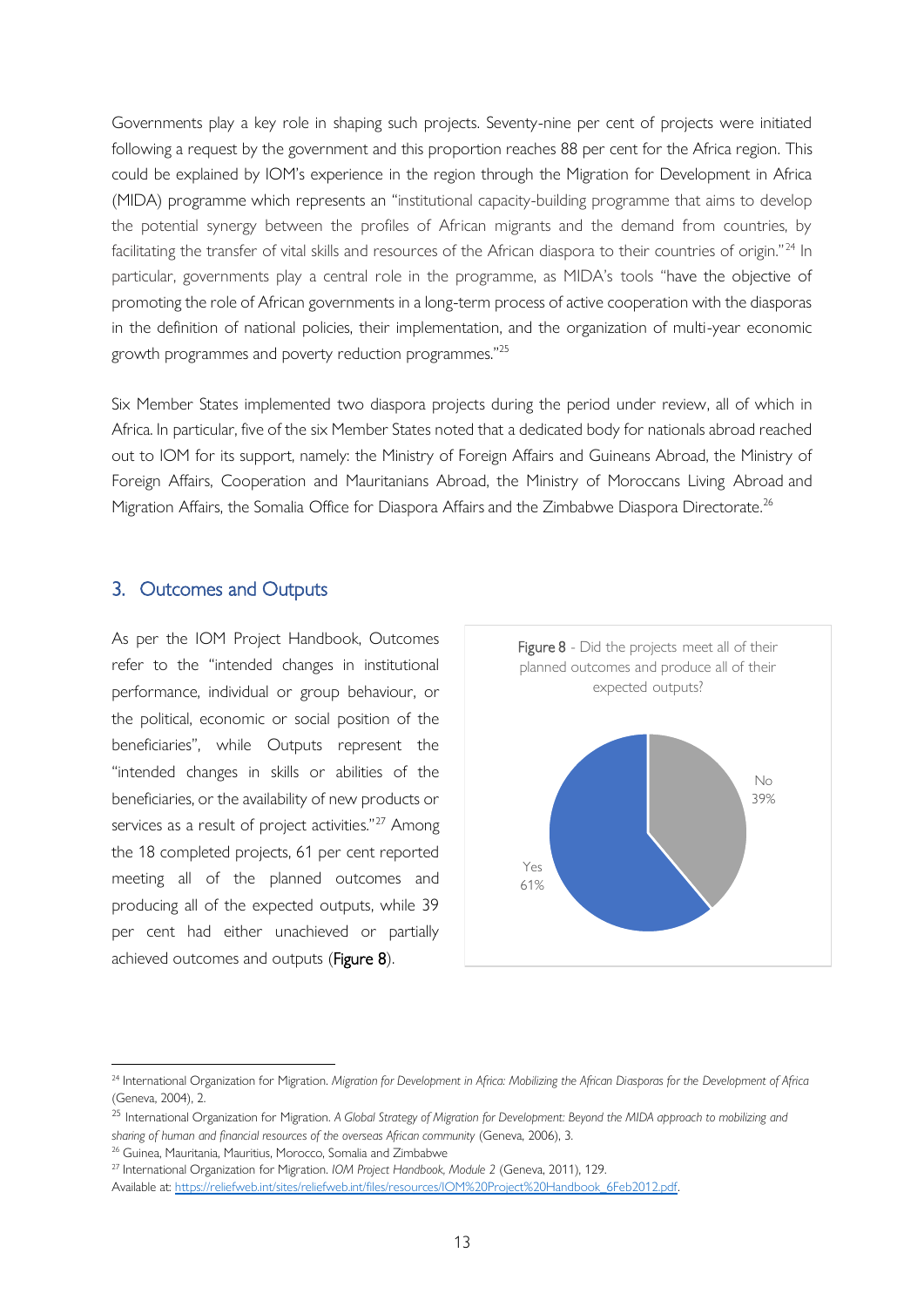The 18 completed projects' key outcomes include:

- Diaspora investment programmes and economic contributions: Ukraine CE.0411, Jordan PR.0179
- Diaspora youth volunteering programmes: Madagascar CD.0023 (replicated in Guyana CD.0049 and Mauritius - CD.0055 which are active)
- Support to governments through capacity-building, information sharing and policy development: Chad - CE.0396, Comoros - CE.0388, Somalia - CE.0304, Moldova - CE.0333, Albania - CE.0299, Mauritania - CE.0301, Saint Vincent and the Grenadines - CE.0308, Zimbabwe - CE.0302, Ethiopia - CE.0307, Suriname - CE.0303
- Micro-entrepreneurship programmes: Morocco CE.0318
- Mobilization of sector-specific expertise: Burundi CE.0325
- Strengthening linkages between diasporas and countries of origin through communication activities: Guinea - CE.0384, Global - CE.0341, Mozambique - CE.0298

Certain of these outcomes were designed to address unique and context-specific challenges, such as the need to decentralize Burundi's psychiatric sector to the provinces (CE.0325), while others represent common first steps towards diaspora engagement through the development of diaspora mappings (Chad - CE.0396, Ethiopia - CE.0307, Mauritania - CE.0301, Saint Vincent and the Grenadines - CE.0308, Suriname - CE.0303).

Three unpublished policy drafts and reports figure among the key outputs which were not achieved: the first due to plagiarism by a consultant (Somalia - CE.0304), and the second two because of the lack of governmental approval due to methodological as well as political concerns (Jordan - PR.0179). In addition, a crowdfunding initiative did not occur given that the crowdfunding platform was terminated by its founders (Global - CE.0341).

#### <span id="page-14-0"></span>4. Challenges, Revisions and Beneficiaries

A number of challenges were reported during project implementation (Figure 9). The most frequently encountered challenge, reported by a third of the completed projects, related to reaching the diasporas. To mitigate this challenge, certain projects turned to social media (CD.0023 and PR.0179), while others attempted to engage diasporas through online calls, webinars and workshops aimed at building trust (CE.0307). In the case of the global communications project (CE.0341), the core challenge was not merely reaching diasporas, but finding diaspora members interested in collaborating. Contrary to other development-focused diaspora projects offering training and skills development, diaspora members saw little incentive in contributing to the project's initially proposed communication materials. Therefore, the project team decided to create the iDiaspora platform, which responded to diaspora organizations' desire to be connected and participation increased from then onward.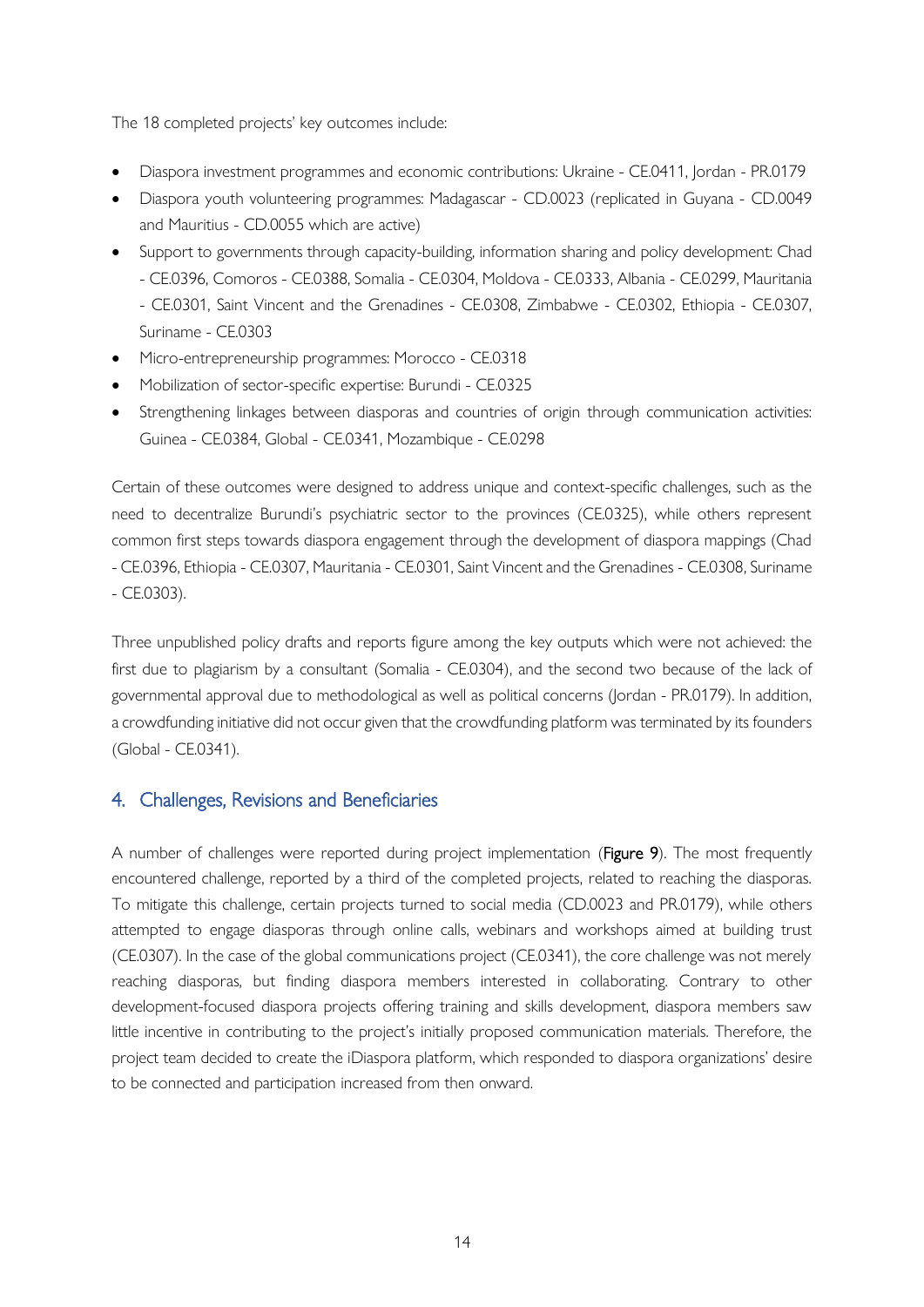In addition, internal challenges as well as consultant challenges were experienced by a total of ten projects. For instance, the Project Manager changed three times during project implementation for Chad (CE.0396), while no suitable applicant for the Project Assistant position was identified for Madagascar (CD.0023). Similarly, consultancies from two projects had to be merged to ensure activity completion in Suriname (CE.0303). In parallel, the global project (CE.0341) noted coordination challenges both between the Media and Communication Division (MCD) and the Labour Mobility and Human Development Division (LHD), as well as between the Headquarters, Regional Offices and Country Offices, due to a lack of project ownership. Four projects also highlighted the challenge of changing governmental counterparts. As such, maintaining stability in dedicated personnel both internally and with partners appeared as a predominant challenge.



Sixty-nine per cent of projects reported that the challenges could not have been foreseen, while 31 per cent reported that actions could have been taken to avoid or mitigate them at the stage of project design. One project experienced delays due to the government's late appointment of a focal point which could have been mitigated by seeking government commitment prior to project implementation. Moreover, two projects pointed to the fact that further research during the risk assessment phase as well as during the design of activities could have mitigated the challenges they faced regarding political instability and inadequate indicators.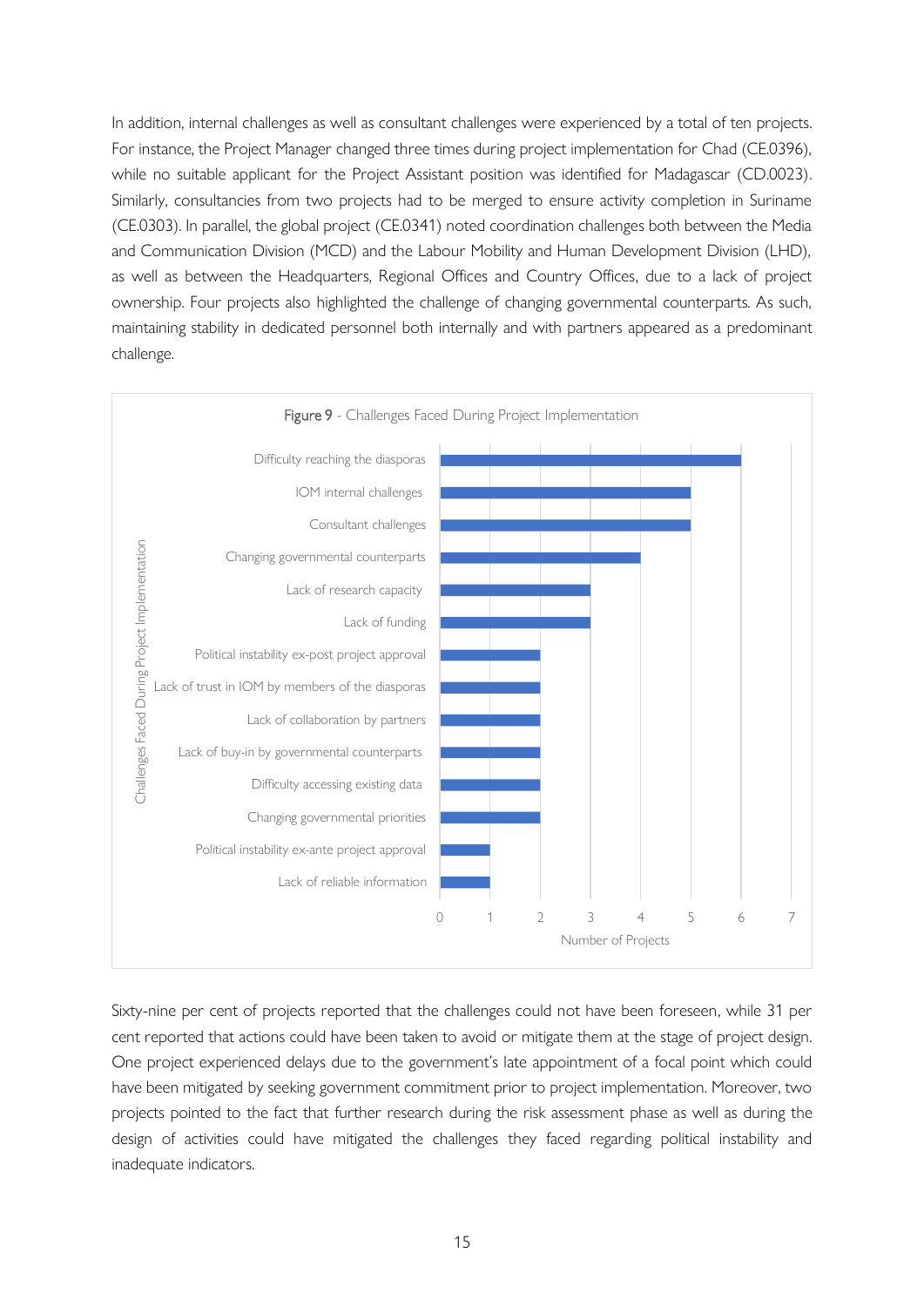As a result of these challenges, 15 out of the 18 completed projects required a revision, amounting to 83 per cent of projects. The most common revision types were budget (13 projects), duration (12 projects) and results matrix (7 projects). In total, only 39 per cent of projects were completed on time within the original timeframe.

Despite the aforementioned challenges, 72 per cent of projects reached all of the intended beneficiaries (13 projects). Beneficiaries included government officials, diaspora members, diaspora organizations, returnees, non-governmental organizations (NGOs), civil society organizations (CSOs), media organizations, diaspora youth volunteers and entrepreneurs. While five projects fell short of reaching all beneficiaries, three projects reached unintended beneficiaries, including unintended government bodies, medical doctors at the local and provincial level in Burundi, and educational institutions.

#### <span id="page-16-0"></span>5. Impacts and Sustainability

As per the IOM Project Handbook, impact is an "evaluation criterion that assesses the positive and negative, primary and secondary long-term effects produced by a project, directly or indirectly, intentionally or unintentionally."<sup>28</sup> In the absence of expost evaluations for certain projects, results are based on the respondents' personal appreciation of project impacts.



Among the 18 completed projects, 11 per cent of projects self-reported an overall "Excellent" impact and 56 per cent reported an overall "Very Good" impact, pointing to evidence of good impact but with some areas for improvement remaining. Meanwhile, 17 per cent reported a "Good" impact, 11 per cent reported an "Adequate" impact, while 1 project qualified as "Poor", defined as having low or no observable impact (Figure 10). This was due to plagiarism by a consultant which prevented project results from being met (CE.0304).

In total, 89 per cent of completed projects reported that at least one outcome was sustained after project implementation. In particular, the improvements in the coordination of diaspora engagement at government level contributed to the inclusion of a section on diaspora engagement in the Zimbabwean National Development Strategy 1 (2021-2025). Similarly, the development of a policy document was scaled up in Albania through the elaboration of a National Strategy for Diaspora by the State Minister for Diaspora. In parallel, the information gathered through the country assessment in St. Vincent and the Grenadines provided a foundation for the Government to further develop their strategy towards the Vincentian Diaspora.

<sup>28</sup> International Organization for Migration. *IOM Project Handbook, Module 6* (Geneva, 2011), 375.

Available at: [https://reliefweb.int/sites/reliefweb.int/files/resources/IOM%20Project%20Handbook\\_6Feb2012.pdf.](https://reliefweb.int/sites/reliefweb.int/files/resources/IOM%20Project%20Handbook_6Feb2012.pdf)

Please note that, in the absence of ex-post evaluations, results are based on the respondents' personal interpretation of project impact.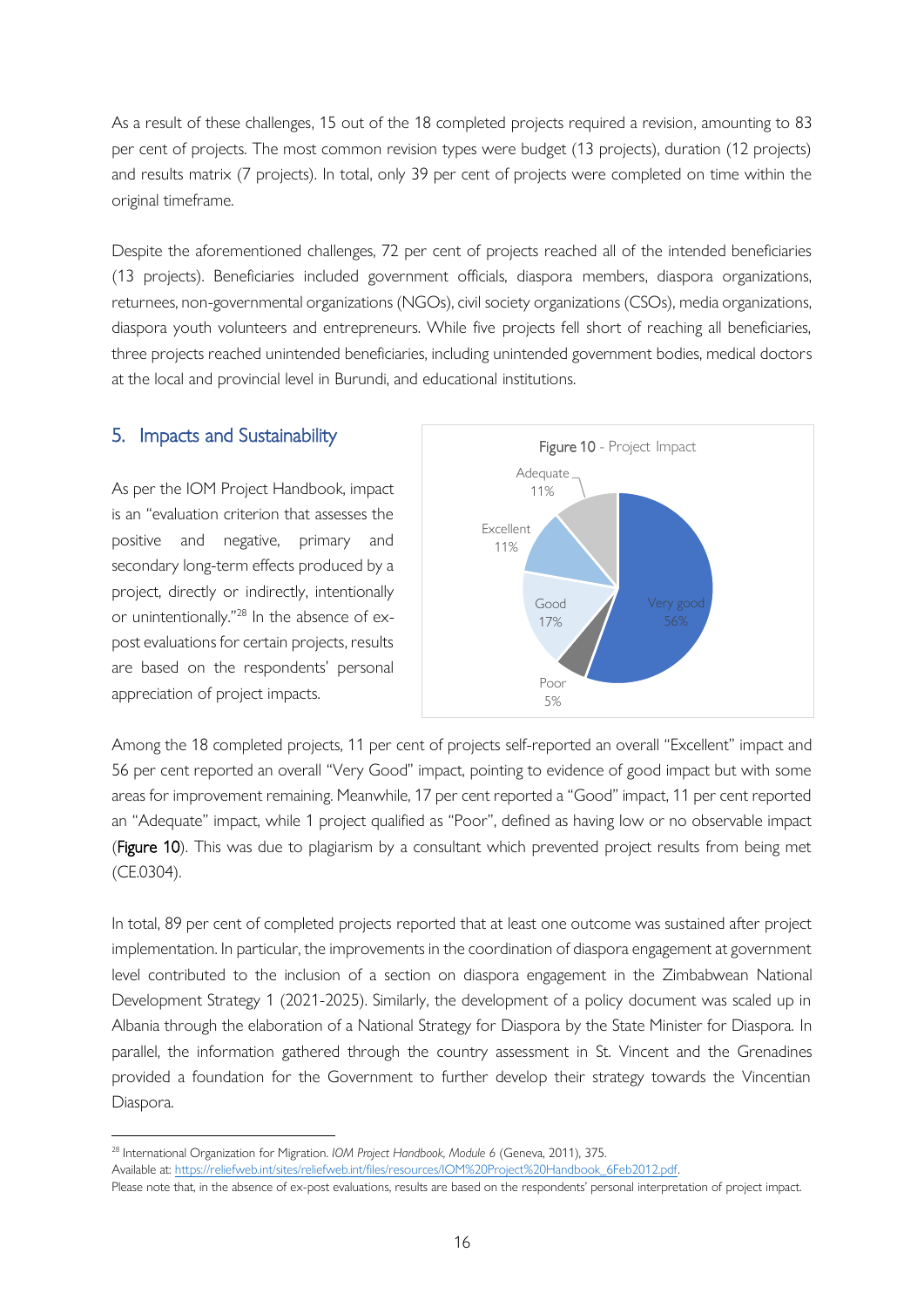## <span id="page-17-0"></span>6. Contribution to Institutional Goals, Frameworks and Strategies

Illustrative of the broad scope of diaspora projects, the selected active and completed projects contributed to all Sustainable Development Goals other than Goal 7, Affordable and Clean Energy (**Figure 11**).<sup>29</sup>



In particular, 67 per cent of projects reported contributing to Goal 10, while 65 per cent indicated aligning with Goal 17, and 60 per cent with Goal 8. Below are the principal goals and targets towards which the selected diaspora projects contributed:

- Goal 8: Promote sustained, inclusive and sustainable economic growth, full and productive employment and decent work for all
	- Target 8.1: Sustainable economic growth
	- Target 8.3: Promote policies to support job creation and growing enterprises
- Goal 10: Reduce inequality within and among countries
	- Target 10.1: Reduce income inequalities
	- Target 10.B: Encourage development assistance and investment in least developed countries
	- Target 10.C: Reduce transaction costs for migrant remittances

<sup>&</sup>lt;sup>29</sup> United Nations General Assembly. *Transforming our world: the 2030 Agenda for Sustainable Development A/RES/70/1* (New York, October 2015), 14. Available at[: https://www.refworld.org/docid/57b6e3e44.html](https://www.refworld.org/docid/57b6e3e44.html)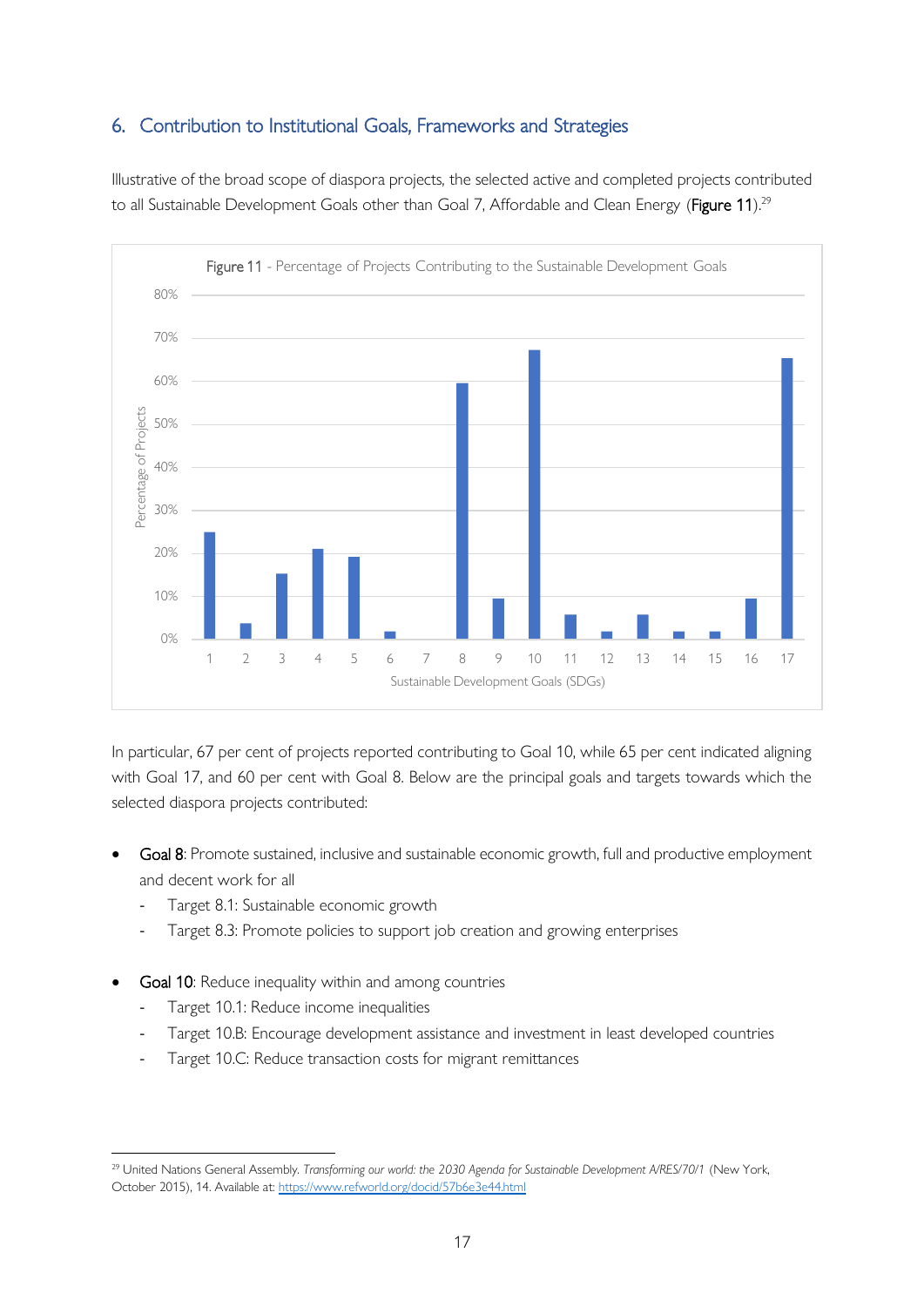- Goal 17: Strengthen the means of implementation and revitalize the global partnership for sustainable development
	- Target 17.1: Mobilize resources to improve domestic revenue
	- Target 17.6: Knowledge sharing and cooperation for access to science, technology and innovation
	- Target 17.17: Encourage effective partnerships

Moreover, these projects aligned with the IOM Migration Governance Framework (MiGOF), particularly Principle 3 "Engagement with partners to address migration and related issues" and Objective 1 "Advance the socioeconomic well-being of migrants and society" (Figure 12).<sup>30</sup> They also contributed to the IOM Institutional Strategy on Migration and Sustainable Development (M&SD), especially Deliverable 2.3 "We will harness migrants' economic and social capitals for broad based development", Deliverable 3.1 "We will strengthen institutions and systems to institute good migration governance" and Deliverable 3.2 "We will advocate for policy coherence to harness the linkages between migration and development" (Figure 13). $31$ 



<span id="page-18-0"></span>

<sup>30</sup> International Organization for Migration. *Migration Governance Framework* (Geneva, 2016), 1.

<sup>31</sup> International Organization for Migration. *IOM Institutional Strategy on Migration and Sustainable Development* (Geneva, 2020), 24-25. Available at:<https://publications.iom.int/system/files/pdf/iom-institutional-strategy.pdf>

Available at: [https://www.iom.int/sites/default/files/about-iom/migof\\_brochure\\_a4\\_en.pdf](https://www.iom.int/sites/default/files/about-iom/migof_brochure_a4_en.pdf)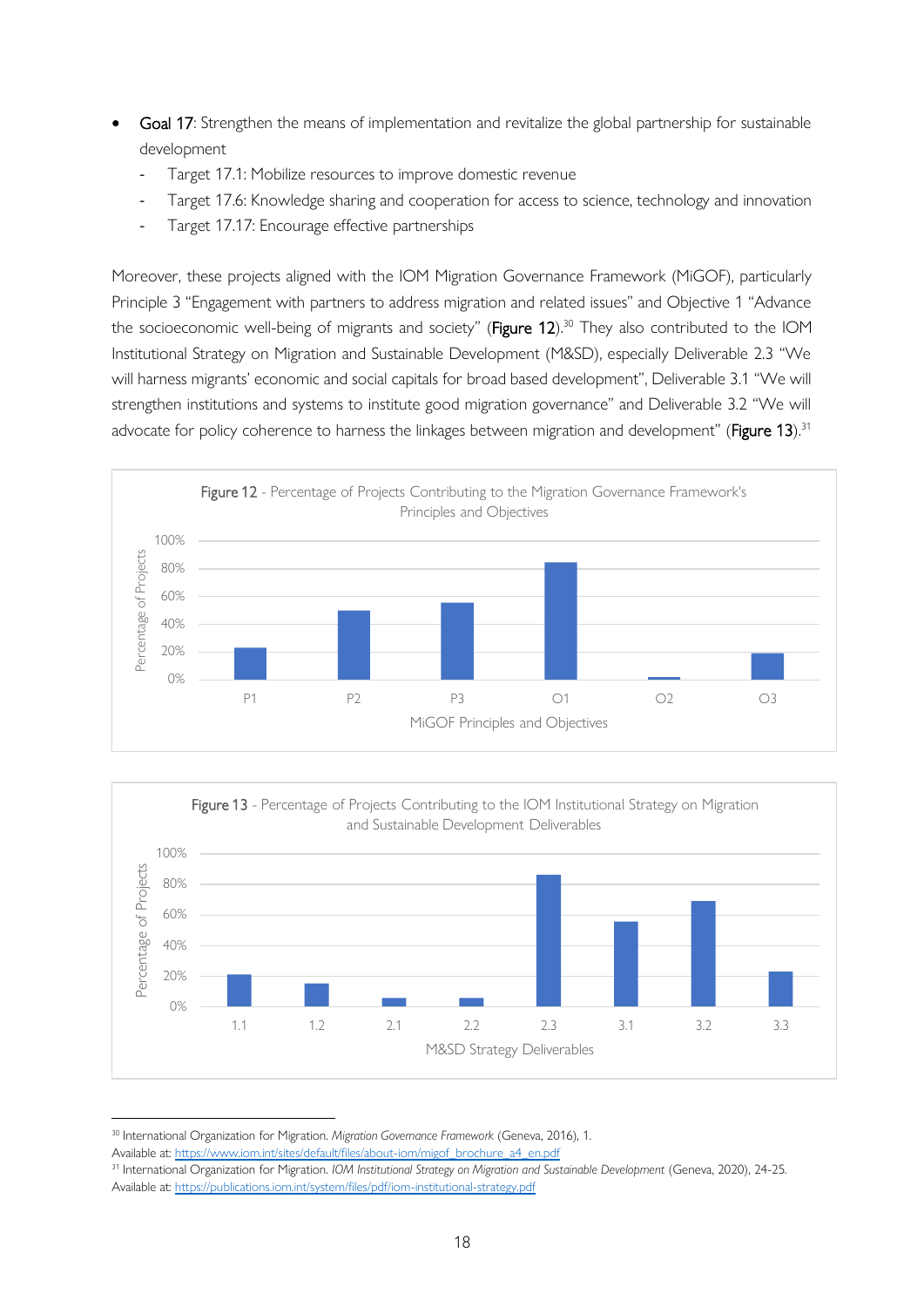## IV – HARNESSING INNOVATION IN DIASPORA PROJECTS

#### The IOM Strategic Vision (2019 to 2023) refers to innovation in the following terms:

*As a deeply operational and projectized organization, innovation is hardwired into IOM's daily activities. Indeed, IOM's ability to adapt is the highest form of innovation. Yet for innovation to be a tool of institutional development, it needs to be incorporated systematically. At one end of the scale, this should reflect an openness to new and untested ideas (including those with high risk of failure) and creating space for experimentation. At the other end of the scale, it is found in an organizational culture where there is a willingness to question established assumptions and processes, with a view to ensuring that institutional practice is constantly evolving to new contexts and to meet the changing needs of beneficiaries.32*

Innovation is also articulated as an IOM Development Fund value in the IOM Development Fund Strategic Plan 2019 – 2021: "In the course of planning, delivering and reviewing its programme, the Fund recognises the importance of applying new and creative ideas as a means to continuously improve processes and meet challenges."<sup>33</sup> In line with this value, the Development Fund published a booklet on 'Innovative Initiatives: Project Highlights' in 2020.<sup>34</sup> Given their transnational design, diaspora projects yield high potential for the integration of innovative approaches, which are broadly defined as the application of new ideas, be they about new partnerships, new technologies or new processes, to generate new or improved project results.



Seventy-five per cent of projects reported integrating an innovative approach. Among these were: the creation of dedicated websites, forums and platforms connecting diasporas (Global - CE.0341, Global - TK.0003, Guinea - CE.0384, Liberia - CE.0387, Mozambique - CE.0298); the development of investment mechanisms (Ukraine - CE.0411, Morocco - CE.0318); the enactment of new policies, mappings and database management systems (Albania - CE.0299, Ethiopia - CE.0307, Mauritania - CE.0301, Global - TK.0003) including through the application of big data and onomastic research (Armenia - CE.0409); the creation of tailored communication products for youth

volunteer programmes (Madagascar - CD.0023, Guyana - CD.0049 and Mauritius - CD.0055); and the mobilization of diaspora expertise (Burundi - CE.0325, Republic of Moldova - CE.0333).

Available at:<https://governingbodies.iom.int/system/files/en/council/110/C-110-INF-1%20-%20IOM%20Strategic%20Vision.pdf>

<sup>&</sup>lt;sup>32</sup> International Organization for Migration. *IOM Strategic Vision 2019-2023: Setting a Course for IOM. C/110/INF/1* (Geneva, November 2019), 15.

<sup>33</sup> IOM Development Fund. *Strategic Plan 2019-2021* (Geneva, 2019), 5. Available at:

[https://developmentfund.iom.int/sites/g/files/tmzbdl141/files/documents/IOM%20Development%20Fund%20Strategic%20Plan%202019-](https://developmentfund.iom.int/sites/g/files/tmzbdl141/files/documents/IOM%20Development%20Fund%20Strategic%20Plan%202019-2021.pdf) [2021.pdf](https://developmentfund.iom.int/sites/g/files/tmzbdl141/files/documents/IOM%20Development%20Fund%20Strategic%20Plan%202019-2021.pdf)

<sup>34</sup> IOM Development Fund, *Innovative Initiatives: Project Highlights* (Geneva, 2020).

Available at:<https://developmentfund.iom.int/sites/g/files/tmzbdl141/files/documents/Innovative-Initiatives-IOM-Development-Fund.pdf>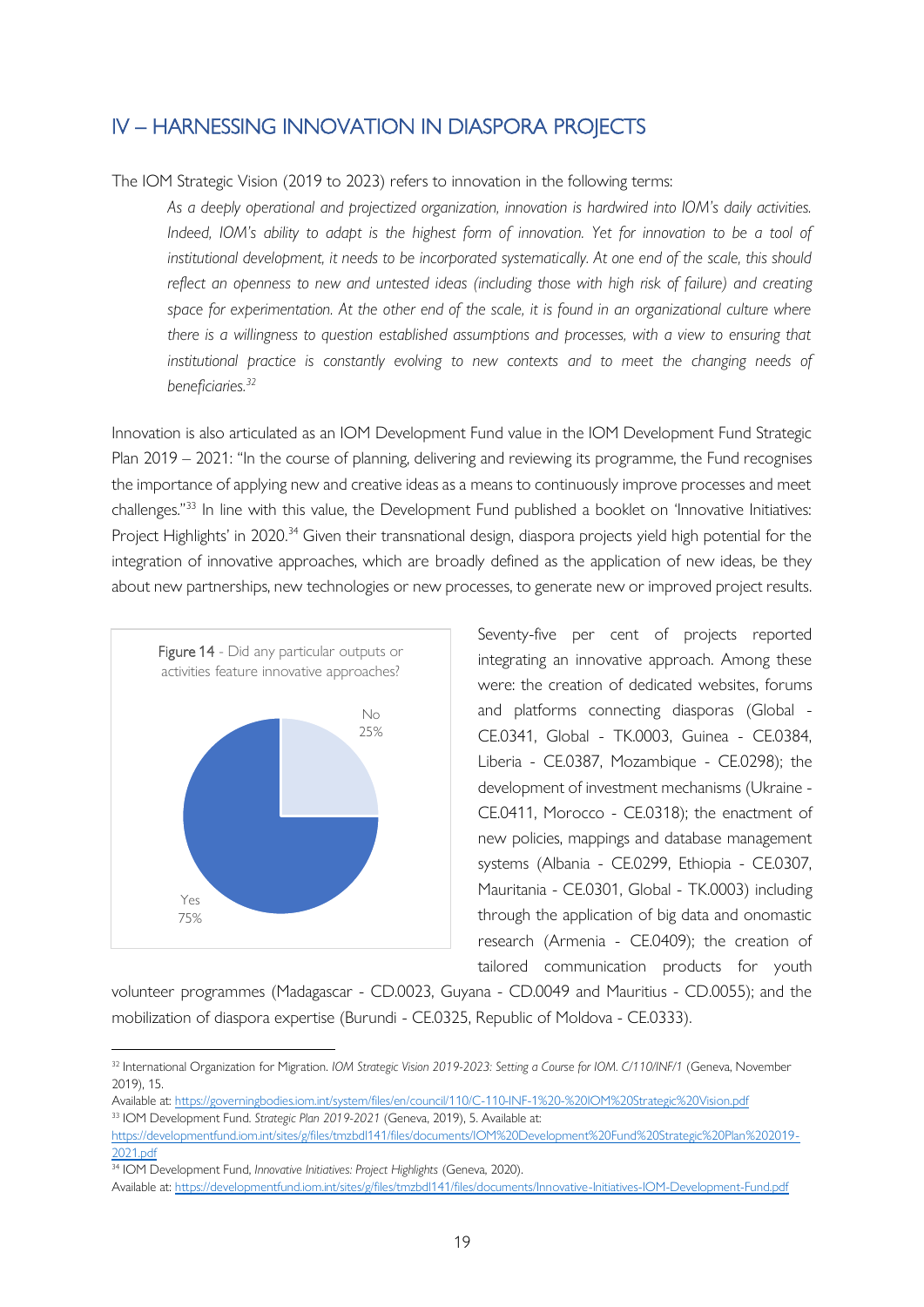A number of these innovative approaches were generated as a result of encountered challenges. For instance, iDiaspora was born out of the need to rethink the global project's approach considering the lack of incentive for diaspora members to collaborate (CE.0341). Similarly, new virtual tools to connect diasporas and countries of origin were developed and employed in Rwanda (MD.0008) and Armenia (CE.0409) in response to the COVID-19 pandemic. Moreover, as a result of the pandemic and travel restrictions, IOM South Sudan (CD.0011) turned to local academic and community-based organizations in Australia to collect data about the South Sudanese diaspora, thereby strengthening relationships between institutions in the home and host countries.

Figure 15 is representative of this diversity in areas of innovation, with 31 projects featuring innovation in technology, digitalization and data usage, 22 projects featuring innovation in approaches to community engagement and 13 projects identifying innovation in partnerships and governance.



The numerous axes of innovation within IOM Development Fund diaspora projects are evidenced by the diversity in terms employed when responding to the question "Overall, would you consider this project to be innovative? Please briefly explain why or why not." Figure 16 was built using a Word Cloud generator which illustrates the frequency at which particular terms were used in answering the aforementioned question, offering insight into the key terms associated with innovation.<sup>35</sup> Three cluster of terms appeared among the projects considered to be overall innovative:

<sup>&</sup>lt;sup>35</sup> The analyzed data came from the answers to question 33 of the questionnaire: "Overall, would you consider this project to be innovative? Please briefly explain why or why not". Only the texts from projects having answered yes were inputted into the Word Cloud generator. All stop words as well as commonly used verbs were removed from the data, while variants of the same words were regrouped (e.g.: map, mapped and mapping were regrouped under mapping). The figure was generated using the following generator: [https://www.wordclouds.com/.](https://www.wordclouds.com/)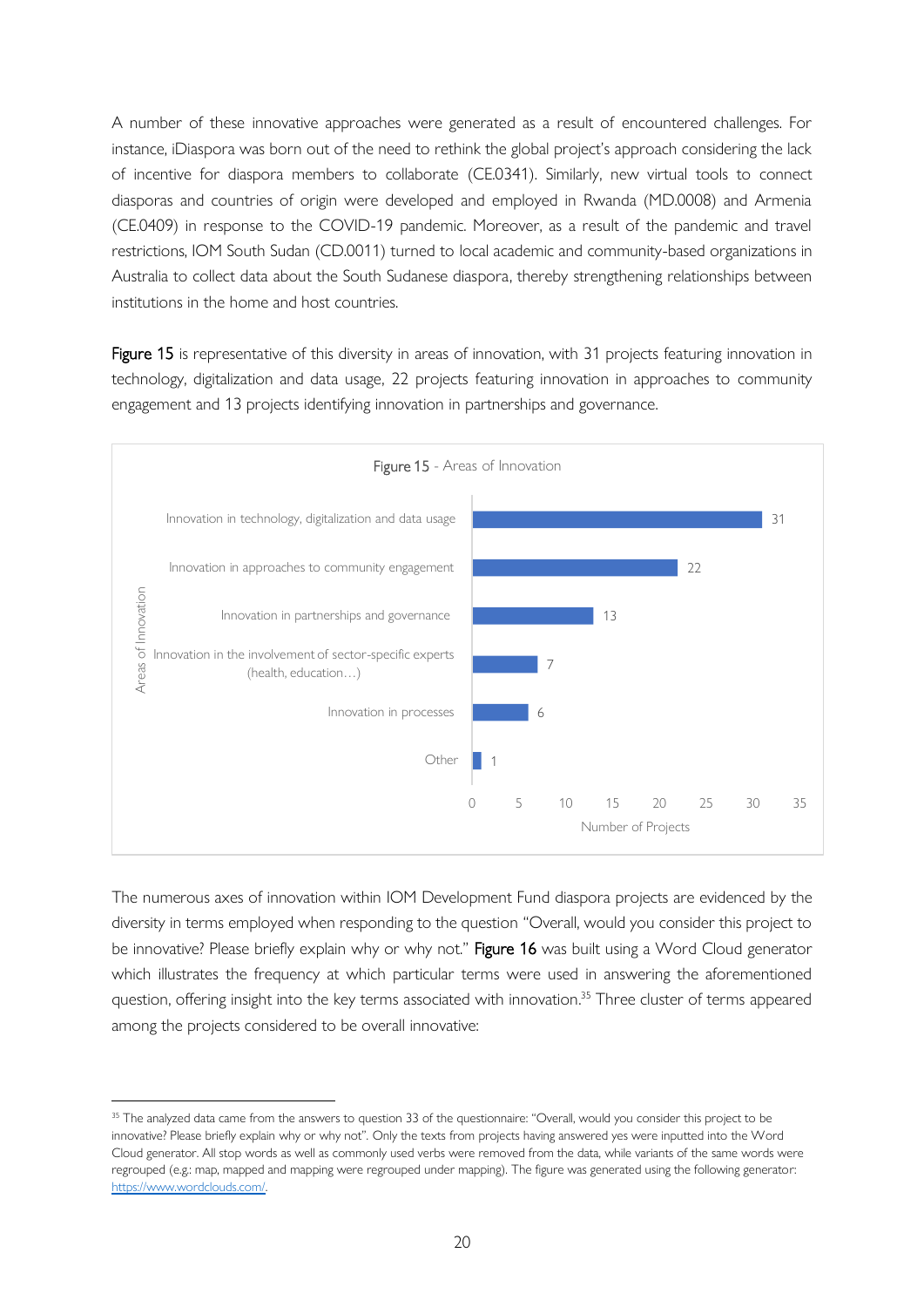- Processes: development (21), engagement (15), implementation (12), processes (5), programming (4), system (4), conceptualization (2), mechanism (2), models (2), framework (2);
- Actors: government (15), communities (5), institutions (4), stakeholders (3), youth (3);
- Areas of innovation: investment (10), information (8), knowledge (8), platform (8), skills (8), data (6), mapping (6), tools (6), sustainable (5), online (5), partnerships (5), technology (5), finance (4), communication (3), policies (3), crowdfunding (2), education (2), entrepreneurship (2), remittances (2).

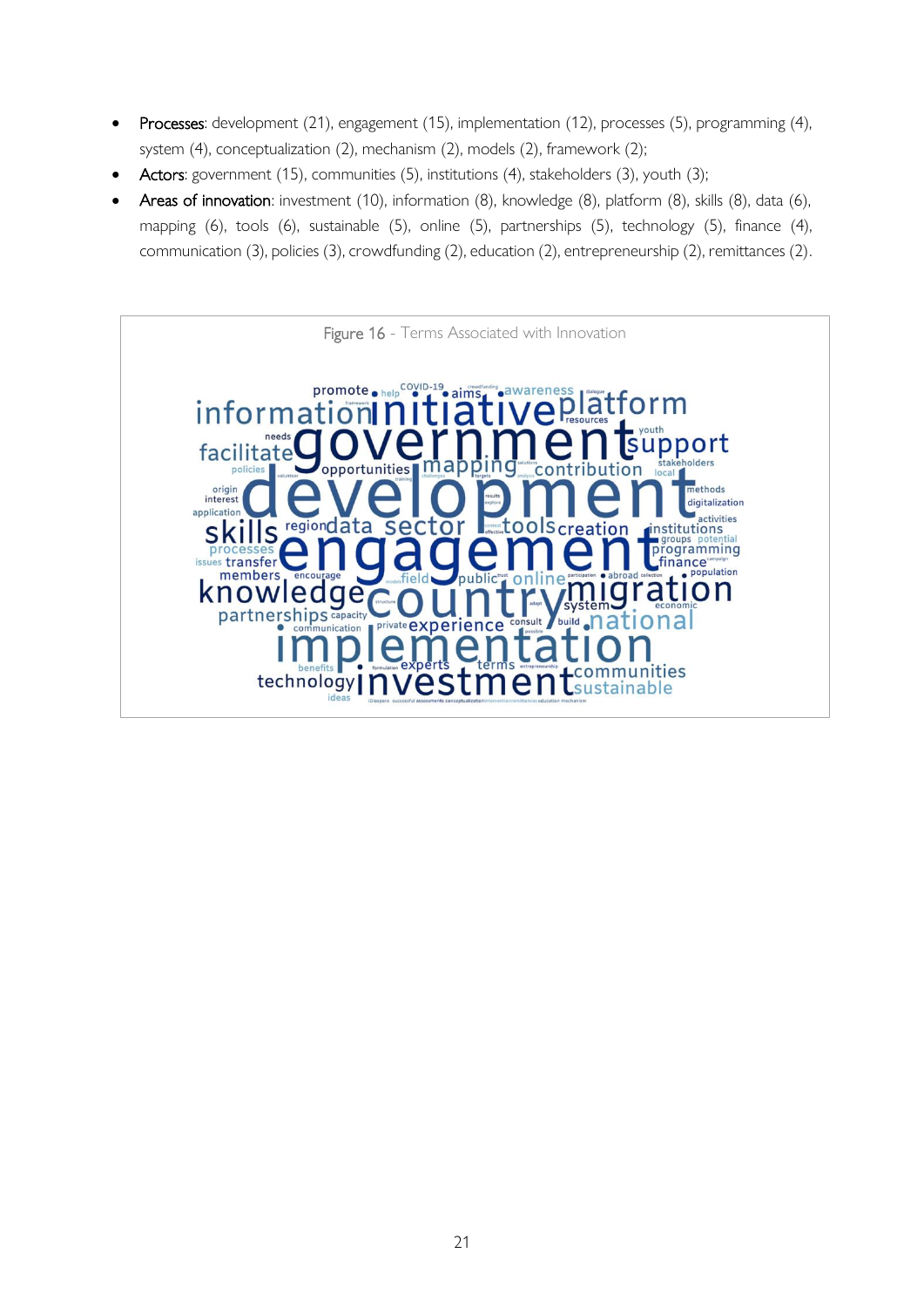## <span id="page-22-0"></span>V – LESSONS LEARNED AND RECOMMENDATIONS

## <span id="page-22-1"></span>Lessons Learned

### *Positive findings*

- Broad-based consultations and participation of all stakeholders at the stage of project design were critical to fostering project ownership and successful project outcomes. Stakeholders included local and central government counterparts, diaspora organizations, diaspora members, development partners and the private sector. In particular, the private sector played a central role in facilitating the involvement of diasporas in the social and economic development of countries of origin and should be considered a key partner in diaspora projects.
- While challenging to implement and requiring significant consultation at the national, regional and global levels, global and regional projects had a distinctive potential to coordinate coherent action across and within regions and target countries, encompassing both home and host countries.
- The existence of a government body having a clear mandate over diasporas was crucial to effective and long-term diaspora engagement. Five of the six IOM missions having implemented two diaspora projects between 2015 and 2020 had a dedicated Ministry or Unit dealing with diasporas.

### *Negative findings*

- One-year diaspora projects encountered delays due to slow coordination from government counterparts, lengthy bureaucratic procedures regarding policy development, and difficulties in effectively reaching and mobilising the diasporas.
- Ensuring the long-term effects and perpetuation of human capital transfer initiatives can be challenging in light of human mobility. For instance, the Burundi project serving to develop the medical and psychiatric sectors (CE.0325) noted that the retention of trained personnel was a challenge, as the doctors in psychiatry trained by the diaspora experts found better salaries and conditions abroad and in the capital as opposed to in rural areas.
- Research-based projects faced challenges regarding inadequate consultancies and reluctance to publish from governmental counterparts. When selecting experts, references from previous consultancy contracts should be required and carefully considered. On the reluctance to publish, more ownership and involvement from government counterparts from the project design stage are key to mitigating this negative finding.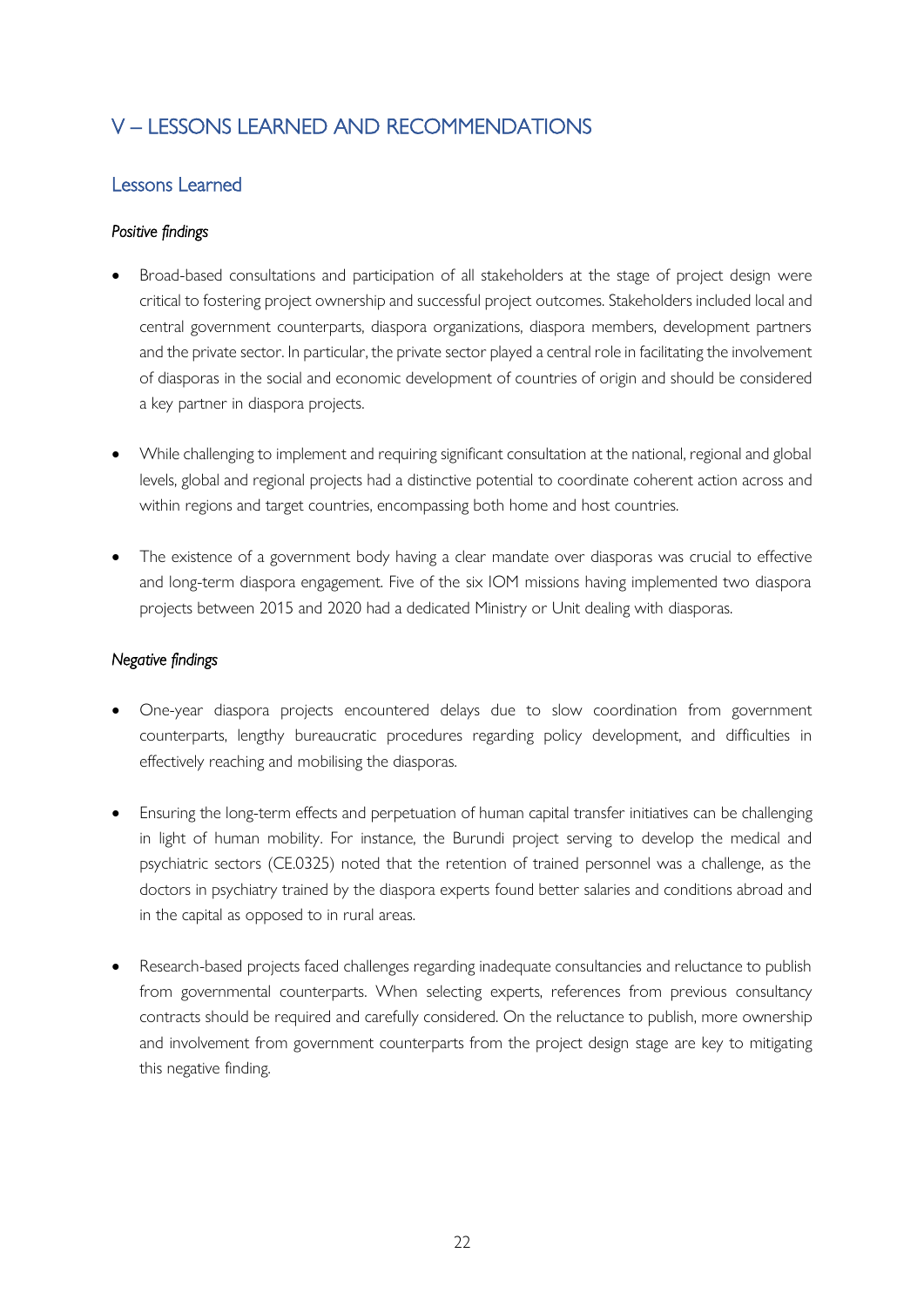## <span id="page-23-0"></span>Recommendations

- Project design: Integrate participatory approaches from the stage of project design bringing together key partners and beneficiaries to ensure project buy-in and ownership. Co-assess the risks and challenges, particularly relating to the difficulties reaching diasporas as well as internal and external coordination mechanisms. Collaboratively design contingency plans for activities susceptible to being impacted by such risks.
- Institutional Coordination: Considering the wide inter and intra-regional disparities in experience with diaspora engagement, institutional forums to exchange on good practices and lessons learned represent a key resource and should be strengthened. Missions have expressed an interest in attending thematic webinars bringing together project management teams implementing diaspora projects. Such intra and inter-regional cooperation is occurring at an ad hoc basis. For instance, IOM Fiji is conducting a first pilot for diaspora engagement in the Pacific and is designing its training materials based on training led by IOM Egypt in 2017.
- Sustainability: Develop continuity plans during the second half of project implementation, in coordination with governmental counterparts, for diaspora mapping and research projects to ensure the operationalization of results. Secondly, in line with the IOM Development Fund's mission, projects primarily support government counterparts. However, incorporating further capacity building elements for diaspora organizations would promote sustained dialogue between governments and diasporas, allowing the diaspora organizations to carry forward the momentum built during project implementation and ensure sustainability of project outcomes beyond the project cycle.
- Innovation: *The Open Book of Social Innovation*<sup>36</sup> identifies six stages that lead to social innovation, namely:
	- 1. Prompts, inspiration and diagnoses: identifying and framing a problem
	- 2. Proposals and ideas: generating ideas through creativity and ideation processes
	- 3. Prototyping and pilots: testing the ideas in practice
	- 4. Sustaining: turning the idea into everyday practice
	- 5. Scaling and diffusion: spreading innovation
	- 6. Systemic change: creating new frameworks

As a global resource offering seed funding, the IOM Development Fund represents a unique avenue to promote the first three stages of social innovation. Additional focus to the sustaining, scaling and systemic change phases could be integrated prior to project closure, to entrench the longer-term integration of innovation.

<sup>36</sup> Robin Murray, Julie Caulier-Grice and Geoff Mulgan. *The Open Book of Social Innovation* (London, March 2010), 12-13. Available at:<https://youngfoundation.org/wp-content/uploads/2012/10/The-Open-Book-of-Social-Innovationg.pdf>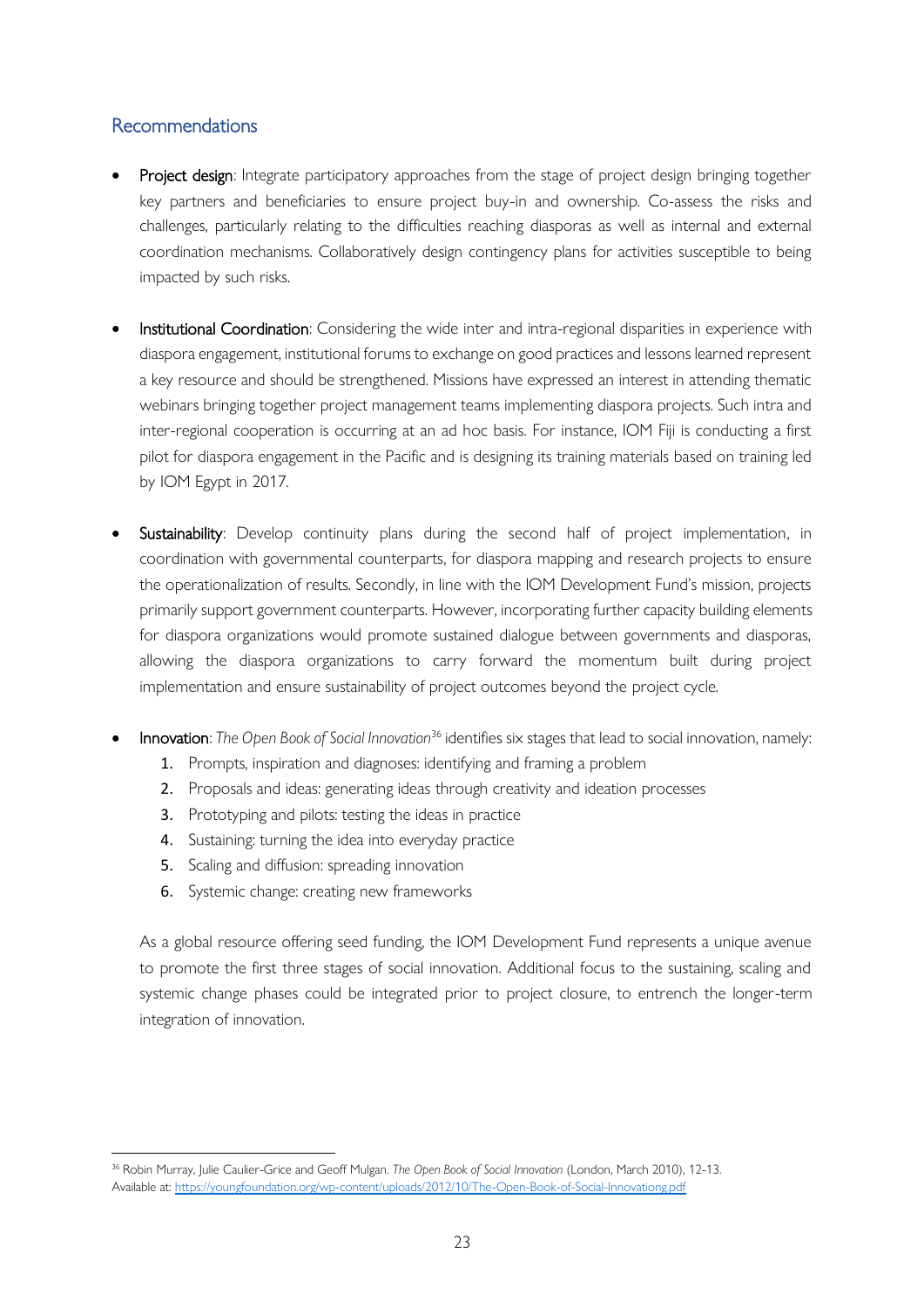## <span id="page-24-0"></span>VI - ANNEXES

## <span id="page-24-1"></span>Annex 1: List of Projects

## *Completed Projects*

| Funding<br>Year | Project ID | Project Title                                                                                                                                           | Benefiting Eligible<br><b>Member States</b> | Project<br>Duration<br>(months) | <b>Budget</b><br>Amount<br>(USD) | <b>IDF Region</b>                           |
|-----------------|------------|---------------------------------------------------------------------------------------------------------------------------------------------------------|---------------------------------------------|---------------------------------|----------------------------------|---------------------------------------------|
| 2019            | CD.0023    | Diaspora Youth Volunteer Programme in Madagascar                                                                                                        | Madagascar                                  | 12                              | 100000                           | Africa                                      |
| 2018            | CE.0411    | Facilitating Migrant and Diaspora Investment in Ukraine                                                                                                 | Ukraine                                     | 15                              | 200000                           | Europe                                      |
| 2017            | CE.0396    | Promoting the Engagement of the Chadian Diaspora to<br>Support the Development of Chad                                                                  | Chad                                        | 12                              | 75000                            | Africa                                      |
| 2017            | CE.0388    | Strengthening Institutional Capacities and Engaging the<br>Diaspora of the Union of Comoros                                                             | Comoros                                     | 14                              | 75000                            | Africa                                      |
| 2017            | CE.0384    | Supporting the Government of Guinea in Mobilising its<br>Diaspora                                                                                       | Guinea                                      | 12                              | 100000                           | Africa                                      |
| 2016            | CE.0341    | Engaging the Diaspora Online for the Development of<br>their Country of Origin                                                                          | Global                                      | 21                              | 100000                           | Global                                      |
| 2015            | CE.0304    | Building the Capacity of the Somali Office of Diaspora<br>Affairs to Strengthen Linkages with the Somali Diaspora<br>and Support Development in Somalia | Somalia                                     | 34                              | 100000                           | Africa                                      |
| 2015            | CE.0298    | Capacity-building for Diaspora Engagement in<br>Mozambique                                                                                              | Mozambique                                  | 18                              | 200000                           | Africa                                      |
| 2015            | CE.0325    | Diaspora Engagement to Develop Medical and<br>Psychiatric Sectors in Burundi                                                                            | Burundi                                     | 10                              | 42596                            | Africa                                      |
| 2015            | CE.0318    | Engaging Diaspora Communities to Support Micro-<br>Entrepreneurship in Morocco                                                                          | Morocco                                     | 18                              | 100000                           | Africa                                      |
| 2015            | CE.0333    | Enhancing the Development of Moldova through<br>Engagement with Diaspora-Homeland Partnerships                                                          | Republic<br>of<br>Moldova                   | 30                              | 200000                           | Europe                                      |
| 2015            | CE.0299    | Harnessing the Positive Impact of Albanian Migration<br>for the Development of Albania                                                                  | Albania                                     | 16                              | 100000                           | Europe                                      |
| 2015            | CE.0307    | Mapping Ethiopian's Diaspora Residing in the United<br>States of America                                                                                | Ethiopia                                    | 36                              | 200000                           | Africa                                      |
| 2015            | CE.0301    | Mapping of the Mauritanian Diaspora                                                                                                                     | Mauritania                                  | 19                              | 100000                           | Africa                                      |
| 2015            | CE.0308    | Mapping Saint Vincent and the Grenadines' Diaspora                                                                                                      | Saint Vincent and<br>the Grenadines         | 21                              | 100000                           | Latin America<br>and<br>the<br>Caribbean    |
| 2015            | CE.0303    | Mapping Suriname's Diaspora                                                                                                                             | Suriname                                    | 28                              | 150000                           | America<br>Latin<br>and<br>the<br>Caribbean |
| 2015            | PR.0179    | Strengthening the Jordanian Economy Diaspora Links                                                                                                      | Jordan                                      | 15                              | 130000                           | Middle East                                 |
| 2015            | CE.0302    | Supporting the Finalisation of the Zimbabwe Diaspora<br>Policy                                                                                          | Zimbabwe                                    | 15                              | 100000                           | Africa                                      |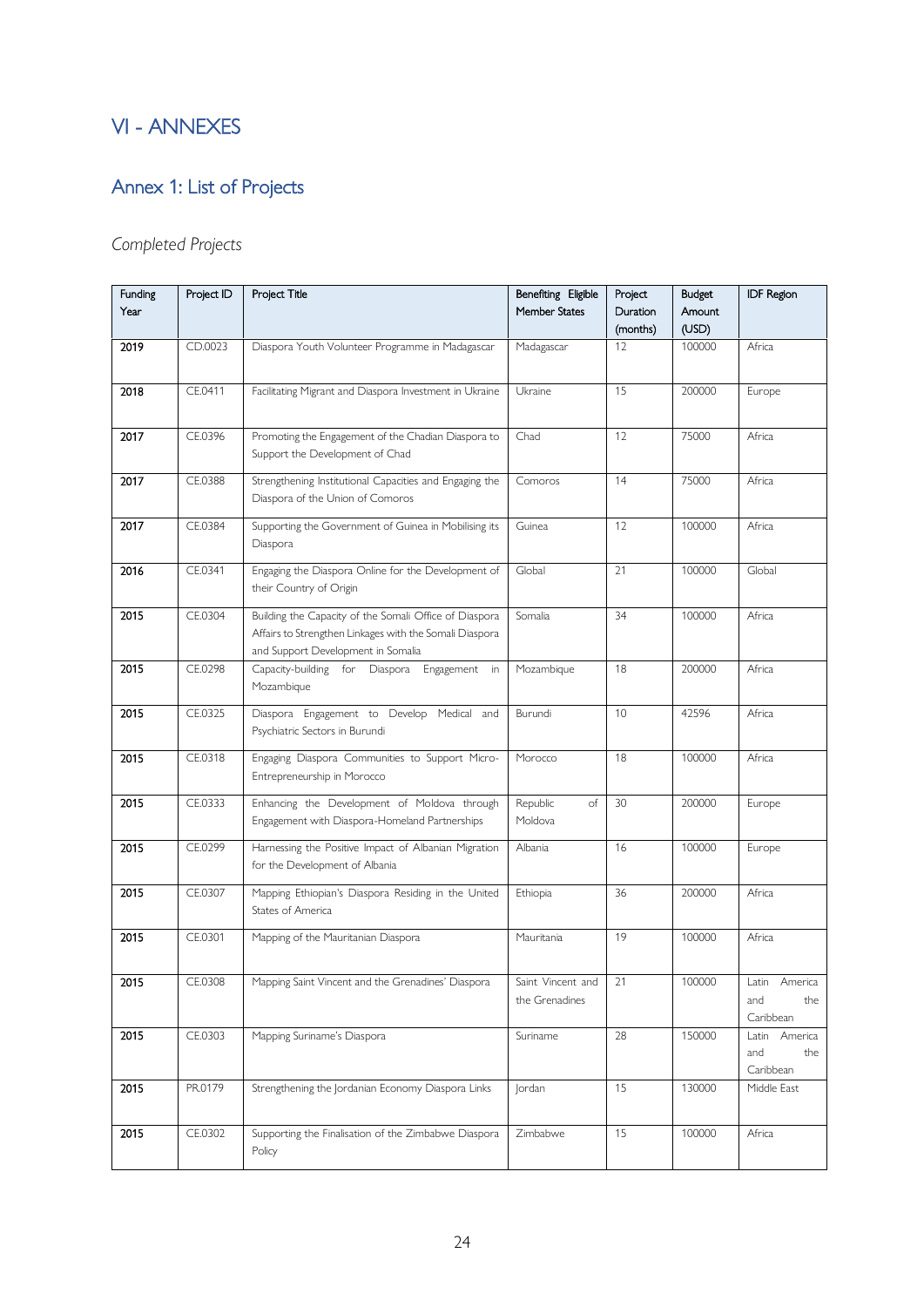## *Active Projects*

| Funding<br>Year | Project ID     | Project Title                                                                                                     | Benefiting<br>Eligible<br><b>Member States</b> | Project<br>Duration | <b>Budget</b><br>Amount | <b>IDF Region</b>           |
|-----------------|----------------|-------------------------------------------------------------------------------------------------------------------|------------------------------------------------|---------------------|-------------------------|-----------------------------|
|                 |                |                                                                                                                   |                                                | (months)            | (USD)                   |                             |
| 2020            | TK.0013        | Empowering the South American Diaspora as Agents for<br>Sustainable Development                                   | Bolivia (Plurinational<br>State of), Brazil,   | 24                  | 400000                  | Latin America<br>and<br>the |
|                 |                |                                                                                                                   | Colombia, Ecuador,                             |                     |                         | Caribbean                   |
|                 |                |                                                                                                                   | Paraguay, Peru                                 |                     |                         |                             |
| 2020            | TK.0015        | Building the Capacity of the Government of Botswana to<br>Strengthen Linkages and Collaboration with the Batswana | Botswana                                       | 24                  | 300000                  | Africa                      |
|                 |                | Diaspora                                                                                                          |                                                |                     |                         |                             |
| 2020            | CD.0054        | Facilitating Eritrean Diaspora Engagement in National                                                             | Eritrea                                        | 12                  | 100000                  | Africa                      |
|                 |                | Development                                                                                                       |                                                |                     |                         |                             |
| 2020            | CD.0049        | Enabling and Engaging<br>Diaspora Youth in the                                                                    | Guyana                                         | 24                  | 184957                  | Latin America               |
|                 |                | Development of Guyana                                                                                             |                                                |                     |                         | and<br>the<br>Caribbean     |
| 2020            | <b>NC.0048</b> | Kyrgyzstan: Leveraging Diaspora Funding for Climate                                                               | Kyrgyzstan                                     | 24                  | 300000                  | Asia                        |
|                 |                | Action                                                                                                            |                                                |                     |                         |                             |
| 2020            | TK.0014        | Strategic Engagement of the Mauritanian Diaspora for the                                                          | Mauritania                                     | 24                  | 300000                  | Africa                      |
|                 |                | Socio-Economic Development of Mauritania                                                                          |                                                |                     |                         |                             |
| 2020            | CD.0055        | Pilot Youth Diaspora Volunteering Project - Mauritius                                                             | Mauritius                                      | 24                  | 300000                  | Africa                      |
|                 |                |                                                                                                                   |                                                |                     |                         |                             |
| 2020            | TK.0012        | Engaging Diaspora in Strengthening the Health Sector in                                                           | Pakistan                                       | 24                  | 300000                  | Asia                        |
|                 |                | Pakistan                                                                                                          |                                                |                     |                         |                             |
| 2020            | TK.0016        | Enhancing Diaspora Engagement and its Contribution to                                                             | Somalia                                        | 24                  | 300000                  | Africa                      |
|                 |                | the National Development Plan in Somalia                                                                          |                                                |                     |                         |                             |
| 2020            | CD.0045        | Strengthening the Government of Eswatini's Capacity to<br>Engage the Diaspora for Social and Economic             | Eswatini                                       | 24                  | 300000                  | Africa                      |
|                 |                | Development                                                                                                       |                                                |                     |                         |                             |
| 2020            | CD.0052        | Strengthening the Capacity of the Government of Togo                                                              | Togo                                           | 24                  | 300000                  | Africa                      |
|                 |                | to Maximize the Development Potential of the Diaspora                                                             |                                                |                     |                         |                             |
| 2019            | TK.0003        | Diaspora Engagement in the Era of Digitalization (DEED)                                                           | Global                                         | 24                  | 300000                  | Global                      |
|                 |                |                                                                                                                   |                                                |                     |                         |                             |
| 2019            | CD.0036        | Supporting the Implementation of a<br>Diaspora                                                                    | Cabo Verde                                     | 24                  | 200000                  | Africa                      |
|                 |                | Entrepreneurship Programme in Cabo Verde                                                                          |                                                |                     |                         |                             |
| 2019            | CD.0032        | Engaging with Diaspora for Fiji's Development                                                                     | Fiji                                           | 24                  | 200000                  | Asia                        |
|                 |                |                                                                                                                   |                                                |                     |                         |                             |
| 2019            | CD.0039        | Strengthening Diaspora Fundraising Mechanisms to<br>Support Economic and Social Reintegration Processes for       | Honduras                                       | 24                  | 150000                  | Latin America<br>and<br>the |
|                 |                | Returned Migrants in Honduras                                                                                     |                                                |                     |                         | Caribbean                   |
| 2019            | CD.0037        | Diaspora Engagement for the Development of Haiti                                                                  | Haiti                                          | 24                  | 200000                  | Latin America               |
|                 |                |                                                                                                                   |                                                |                     |                         | and<br>the<br>Caribbean     |
| 2019            | TK.0006        | Developing a Jamaican Diaspora Engagement Model for                                                               | <i>amaica</i>                                  | 24                  | 200000                  | Latin America               |
|                 |                | Development                                                                                                       |                                                |                     |                         | and<br>the                  |
| 2019            | <b>NC.0028</b> | Kenya: Engaging Migrants and Diaspora Communities for                                                             | Kenya                                          | 24                  | 200000                  | Caribbean<br>Africa         |
|                 |                | an Inclusive and Climate Resilient Blue Economy                                                                   |                                                |                     |                         |                             |
| 2019            | MD.0008        | Diaspora Engagement in the Rwandan Health Sector                                                                  | Rwanda                                         | 24                  | 200000                  | Africa                      |
|                 |                |                                                                                                                   |                                                |                     |                         |                             |
|                 |                |                                                                                                                   |                                                |                     |                         |                             |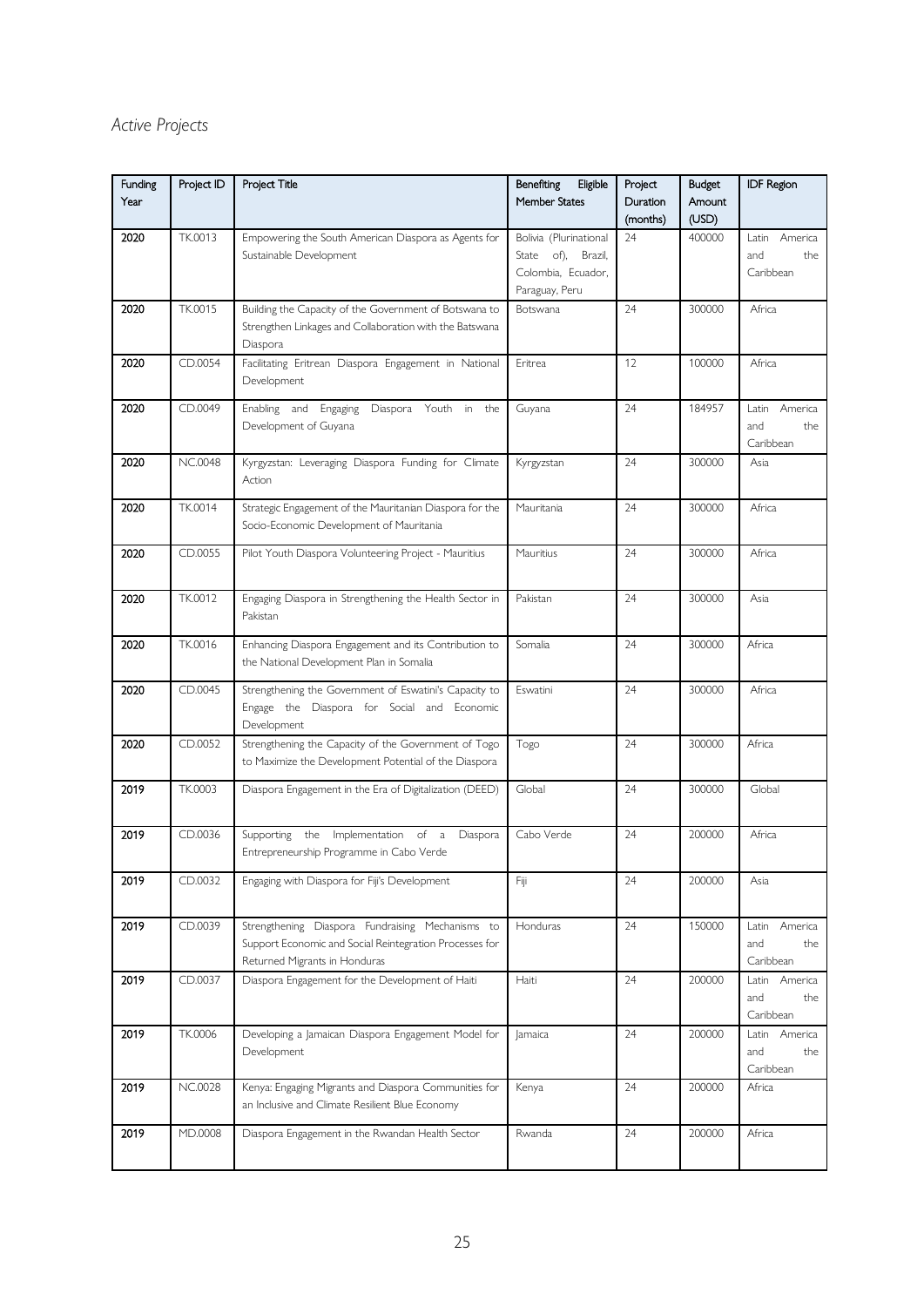| 2019 | CD.0029        | Building the Capacity of the Government of Zambia to<br>Maximize the Development Potential of the Diaspora                                               | Zambia        | 24 | 200000 | Africa                                   |
|------|----------------|----------------------------------------------------------------------------------------------------------------------------------------------------------|---------------|----|--------|------------------------------------------|
| 2018 | CD.0011        | Enhancing Knowledge on Remittances and Diaspora<br>Engagement in South Sudan                                                                             | South Sudan   | 27 | 100000 | Africa                                   |
| 2018 | CD.0015        | Diaspora Engagement in Support of the Health Sector in<br>Guinea                                                                                         | Guinea        | 28 | 100000 | Africa                                   |
| 2018 | CE.0409        | Enhancing Development through Diaspora Engagement<br>in Armenia                                                                                          | Armenia       | 30 | 200000 | Europe                                   |
| 2018 | CD.0012        | Mapping and Profiling Malawian Diaspora in South Africa,<br>the United Kingdom of Great Britain and Northern<br>Ireland and the United States of America | Malawi        | 24 | 200000 | Africa                                   |
| 2018 | CD.0002        | Building the Capacity of the Mauritian Government to<br>Strengthen Linkages with the Mauritian Diaspora                                                  | Mauritius     | 30 | 200000 | Africa                                   |
| 2018 | <b>NC.0018</b> | Diaspora Engagement in Agroecology Development in<br>Morocco                                                                                             | Morocco       | 24 | 200000 | Africa                                   |
| 2018 | CD.0003        | Enhancing Coordination and Strengthening Institutional<br>Capacity to Effectively Engage with Basotho Diaspora                                           | Lesotho       | 30 | 200000 | Africa                                   |
| 2018 | CD.0006        | the Djiboutian Diaspora through the<br>Engaging<br>Development of a National Strategy and Diaspora<br>Mapping                                            | Djibouti      | 28 | 200000 | Africa                                   |
| 2018 | CD.0014        | Engage and Empower the Diaspora for the Development<br>of Grenada                                                                                        | Grenada       | 24 | 200000 | Latin America<br>and<br>the<br>Caribbean |
| 2018 | CD.0016        | Sudan: Reaching Nationals and Diaspora Through<br>Communication and Multimedia                                                                           | Sudan         | 12 | 100000 | Africa                                   |
| 2017 | CE.0387        | Capacity-building for Diaspora Engagement in Liberia                                                                                                     | Liberia       | 42 | 200000 | Africa                                   |
| 2017 | CE.0382        | Strengthening the Institutional Capacity of the Zimbabwe<br>Diaspora Directorate for Increased Diaspora Engagement                                       | Zimbabwe      | 42 | 200000 | Africa                                   |
| 2017 | CE.0392        | Undertaking a Mapping Exercise and Qualitative Needs<br>Assessment to Support the National Diaspora Policy of<br>Afghanistan                             | Afghanistan   | 21 | 139387 | Asia                                     |
| 2016 | CE.0353        | Developing an Online Tool to Map the Ivoirian Diaspora                                                                                                   | Côte d'Ivoire | 53 | 200000 | Africa                                   |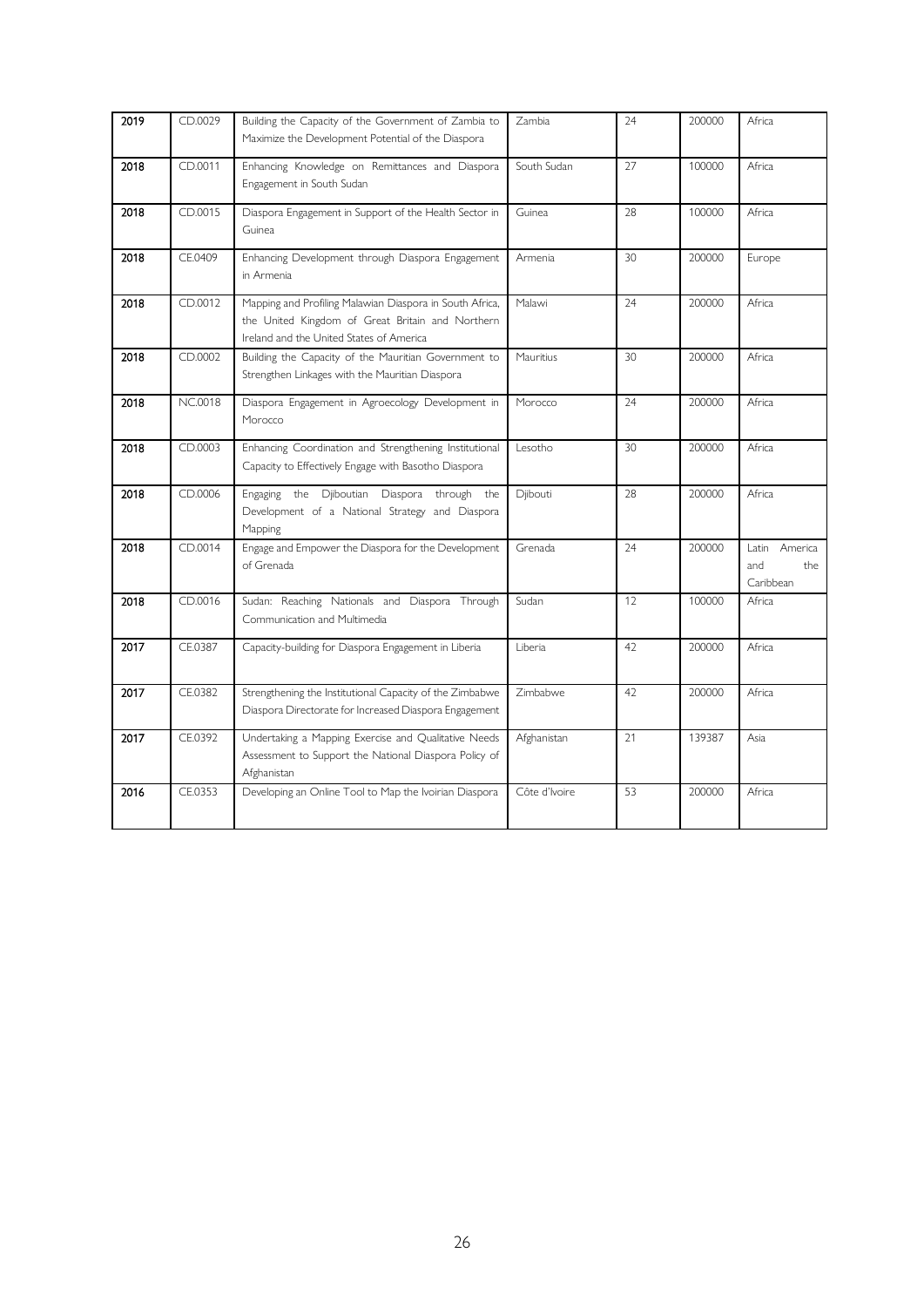## <span id="page-27-0"></span>Annex 2: Diaspora Questionnaire

Purpose: The IOM Development Fund is carrying out a review of its diaspora and diaspora-related projects from 2015 to 2020. As per the [IOM Glossary on Migration](https://publications.iom.int/system/files/pdf/iml_34_glossary.pdf), IOM defines "diaspora" as "migrants or descendants of migrants whose identity and sense of belonging, either real or symbolic, have been shaped by their migration experience and background. They maintain links with their homelands, and to each other, based on a shared sense of history, identity, or mutual experiences in the destination country". This review seeks to identify best practices, explore innovative approaches and share lessons learned in order to guide future projects. The final report will be shared with all relevant colleagues.

Instructions: Please answer the following questions, only for IOM Development Fund projects, based on your knowledge of the project, the final narrative report, the ex-post evaluation report if available, and information you have been able to collect from government counterparts and partners. Thank you for your assistance in this review.

#### Section 1: Background information

- 1. Project ID: Click or tap here to enter text.
- 2. Project Title: Click or tap here to enter text.
- 3. Funding Year: Click or tap here to enter text.
- 4. Project Status:

 $\Box$  Completed – For completed projects, please fill in all sections of the questionnaire  $\Box$  Active – For active projects, please only fill in Sections 1, 7 and 8

5. How would you categorize the project?

 $\Box$  Diaspora – The project directly and fully concerns diasporas ☐ Diaspora-Related – The project has a relevant diaspora section within it, touches on relevant themes without framing them through the diaspora terminology, or indirectly relates to diasporas  $\Box$  Other – Click or tap here to enter text.

- 6. The [IOM and MPI Road Map for Engaging Diasporas](https://publications.iom.int/system/files/pdf/diaspora_handbook_en_for_web_28may2013.pdf) identifies six program areas in which diasporas contribute to the development of countries of origin. Which of the following are relevant to the project? Please select all that apply.
	- ☐ Remittances
	- ☐ Direct Investment
	- □ Human capital transfer
	- ☐ Philanthropy
	- ☐ Capital market investment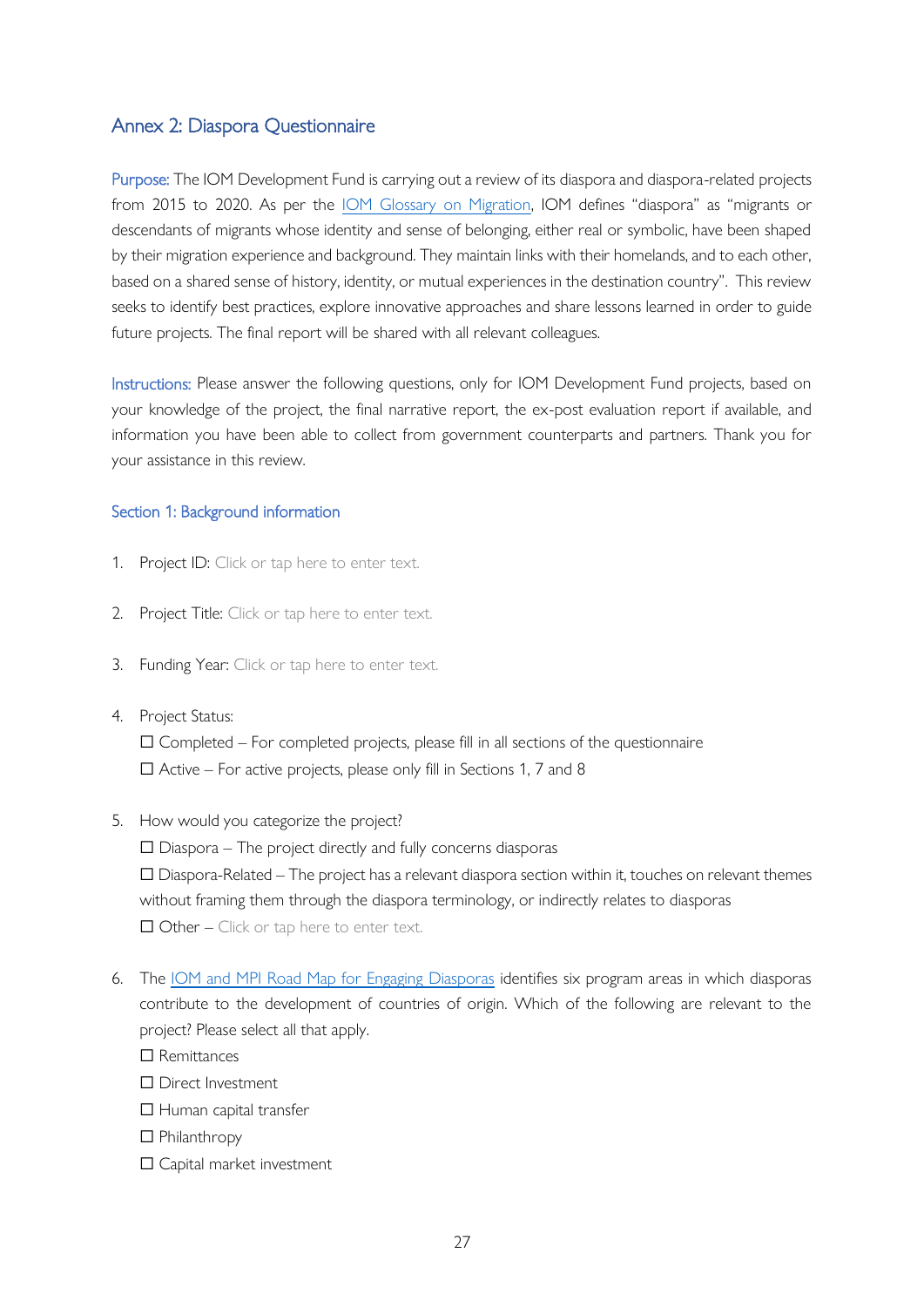### ☐ Tourism

□ Other Click or tap here to enter text.

- 7. What was the reason for IOM's engagement (e.g.: experience in the field, trigger events, local expertise)? Click or tap here to enter text.
- 8. Who reached out to IOM for its support, and when? Click or tap here to enter text.
- 9. Have any other similar projects or initiatives related to diasporas been implemented in the country prior to this project? If so, please kindly elaborate on their nature, purpose and target groups. Click or tap here to enter text.

#### Section 2: Outcomes and Outputs

*Please note that as per the IOM Project Handbook, outcomes are the intended changes in institutional performance, individual or group behavior, or the political, economic or social position of the beneficiaries; and outputs are the intended changes in skills or abilities of the beneficiaries, or the availability of new products or services as a result of project activities.*

- 10. Please indicate the two or three most important outcomes and their related outputs achieved by this project.
- Outcome: Click or tap here to enter text. Related Outputs: Click or tap here to enter text.
- **Outcome:** Click or tap here to enter text. Related Outputs: Click or tap here to enter text.
- Outcome: Click or tap here to enter text. Related Outputs: Click or tap here to enter text.
- 11. Did the project meet all of its planned outcomes and produce all of its expected outputs? □ Yes. Please comment. Click or tap here to enter text. ☐ No
	- $\triangleright$  Please specify what outcomes or outputs were not achieved and why. Click or tap here to enter text.
	- Please specify if any outcomes or outputs were partially achieved and why. Click or tap here to enter text.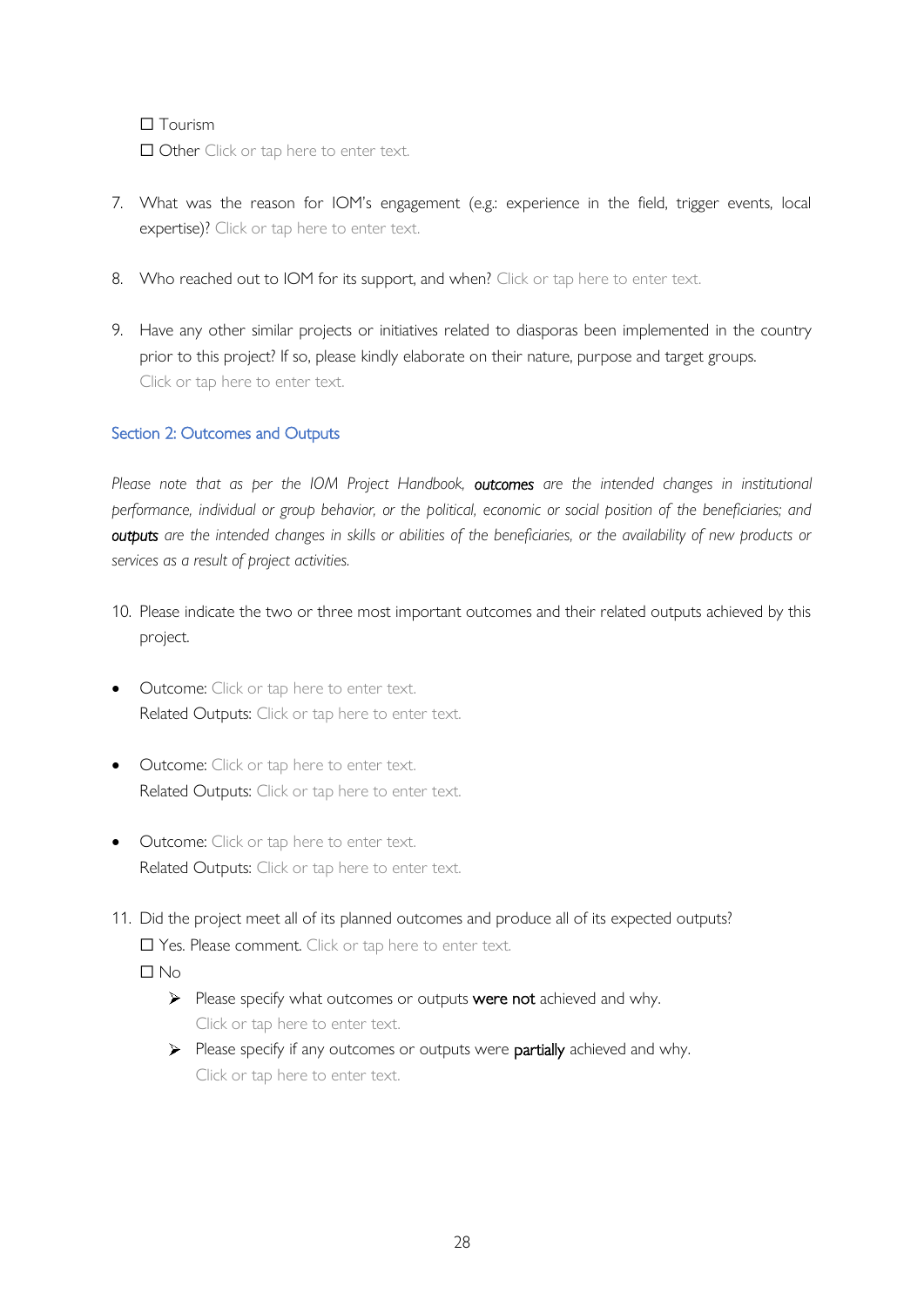#### Section 3: Challenges Encountered and Revisions

12. Was the project completed on time, within the original timeframe?

☐ Yes

□ No – Please briefly explain why. Click or tap here to enter text.

13. What major challenges, if any, arose during project implementation?

| Challenges Encountered                                | <b>Actions Taken</b>             |  |  |
|-------------------------------------------------------|----------------------------------|--|--|
| $\Box$ Changing governmental counterparts             | Click or tap here to enter text. |  |  |
| $\Box$ Changing governmental priorities               | Click or tap here to enter text. |  |  |
| $\Box$ Consultant challenges                          | Click or tap here to enter text. |  |  |
| $\Box$ Difficulty accessing existing data             | Click or tap here to enter text. |  |  |
| $\Box$ Difficulty reaching the diasporas              | Click or tap here to enter text. |  |  |
| $\Box$ IOM internal challenges                        | Click or tap here to enter text. |  |  |
| $\Box$ Lack of buy-in by governmental counterparts    | Click or tap here to enter text. |  |  |
| $\Box$ Lack of collaboration by partners              | Click or tap here to enter text. |  |  |
| $\Box$ Lack of coordination amongst agencies          | Click or tap here to enter text. |  |  |
| $\Box$ Lack of funding                                | Click or tap here to enter text. |  |  |
| $\Box$ Lack of reliable information                   | Click or tap here to enter text. |  |  |
| $\Box$ Lack of research capacity                      | Click or tap here to enter text. |  |  |
| $\Box$ Lack of trust in IOM by members of the         | Click or tap here to enter text. |  |  |
| diasporas                                             |                                  |  |  |
| $\Box$ Lack of trust in governmental counterparts by  | Click or tap here to enter text. |  |  |
| members of the diasporas                              |                                  |  |  |
| $\Box$ Political instability ex-ante project approval | Click or tap here to enter text. |  |  |
| $\Box$ Political instability ex-post project approval | Click or tap here to enter text. |  |  |
| $\Box$ Other                                          | Click or tap here to enter text. |  |  |

- 14. Please list any activities or outputs which were not realized because of these challenges. Click or tap here to enter text.
- 15. Could these challenges have been foreseen at the stage of project design?

☐ Yes

Could they have been mitigated or avoided? Please comment. Click or tap here to enter text.

☐ No

16. Was a revision needed to effectively implement the project?

☐ Yes

What kind of revision was it? Please select all that apply.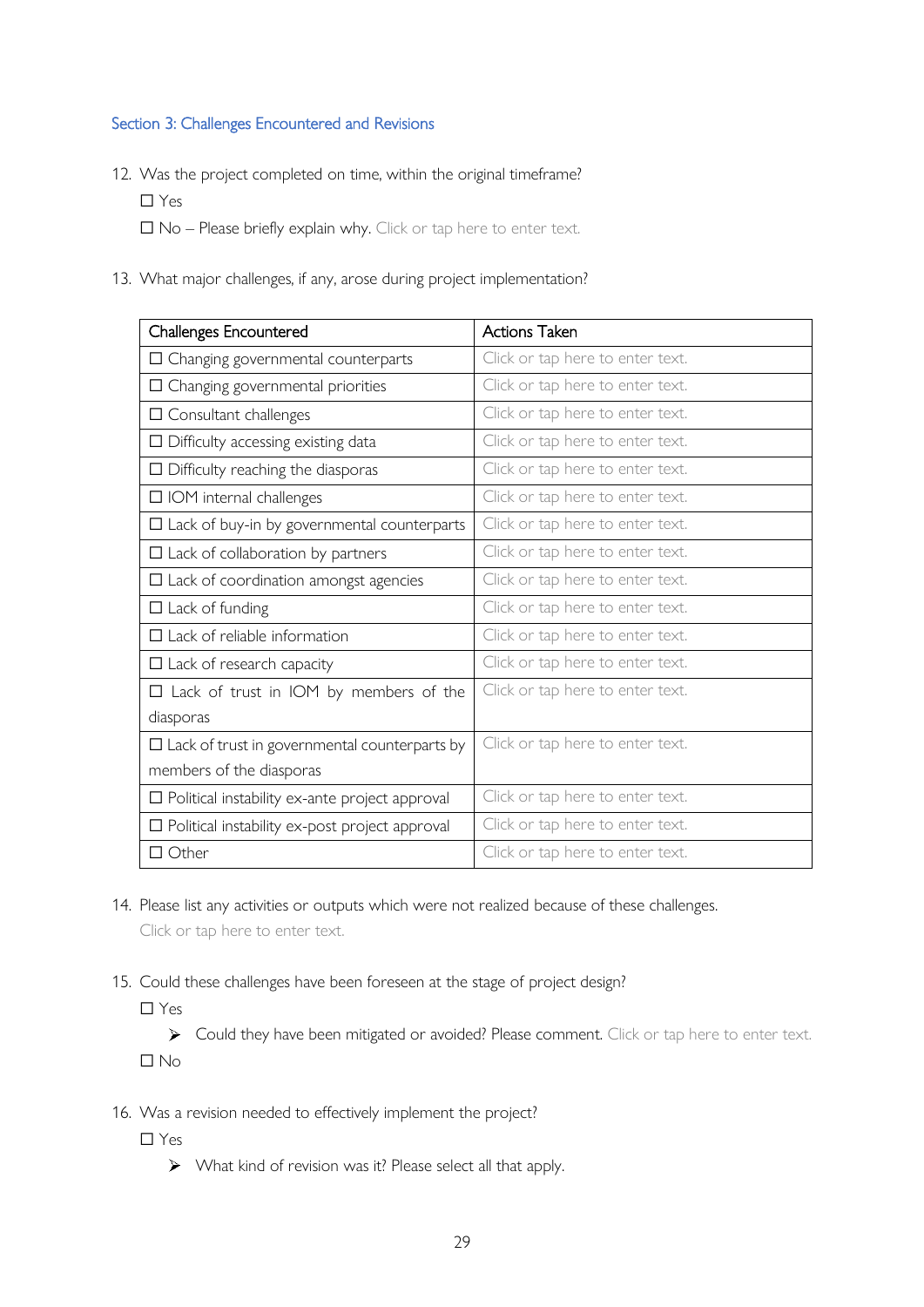- □ Duration
- □ Budget
- ☐ Results Matrix
- $\triangleright$  What was the reason for the revision? Click or tap here to enter text.
- Did it allow the project outcomes to be achieved? Click or tap here to enter text.

☐ No

#### Section 4: Beneficiaries

*Please note that as per the IOM Project Handbook, beneficiaries are the individuals, groups, or organizations receiving assistance or benefitting from the IOM project (e.g.: government officials, members from civil society organizations, NGOs, female-headed households, internally displaced persons, diaspora, third-country nationals, etc.).*

17. Did the project reach all of the intended beneficiaries? Please specify the type and number of intended beneficiaries reached.

□ Yes Click or tap here to enter text.

□ No Click or tap here to enter text.

18. Did this project reach any unintended beneficiaries? Please specify the type and number of unintended beneficiaries reached.

□ Yes Click or tap here to enter text. ☐ No

## Section 5: Project Impact

*Please note that as per the IOM Project Handbook, impact is an evaluation criterion that assesses the positive*  and negative, primary and secondary long-term effects produced by a project, directly or indirectly, intentionally or *unintentionally. We understand that impact cannot be fully and objectively assessed, particularly in the absence of an ex-post evaluation. As such, the following questions can be considered general indications and invitations for self-reflection.* 

- 19. What impacts were produced by the project? Please briefly elaborate (e.g.: positive, negative, shortterm, long-term, direct, indirect impacts). Click or tap here to enter text.
- 20. Using the scale below, please rate the overall impact of the project.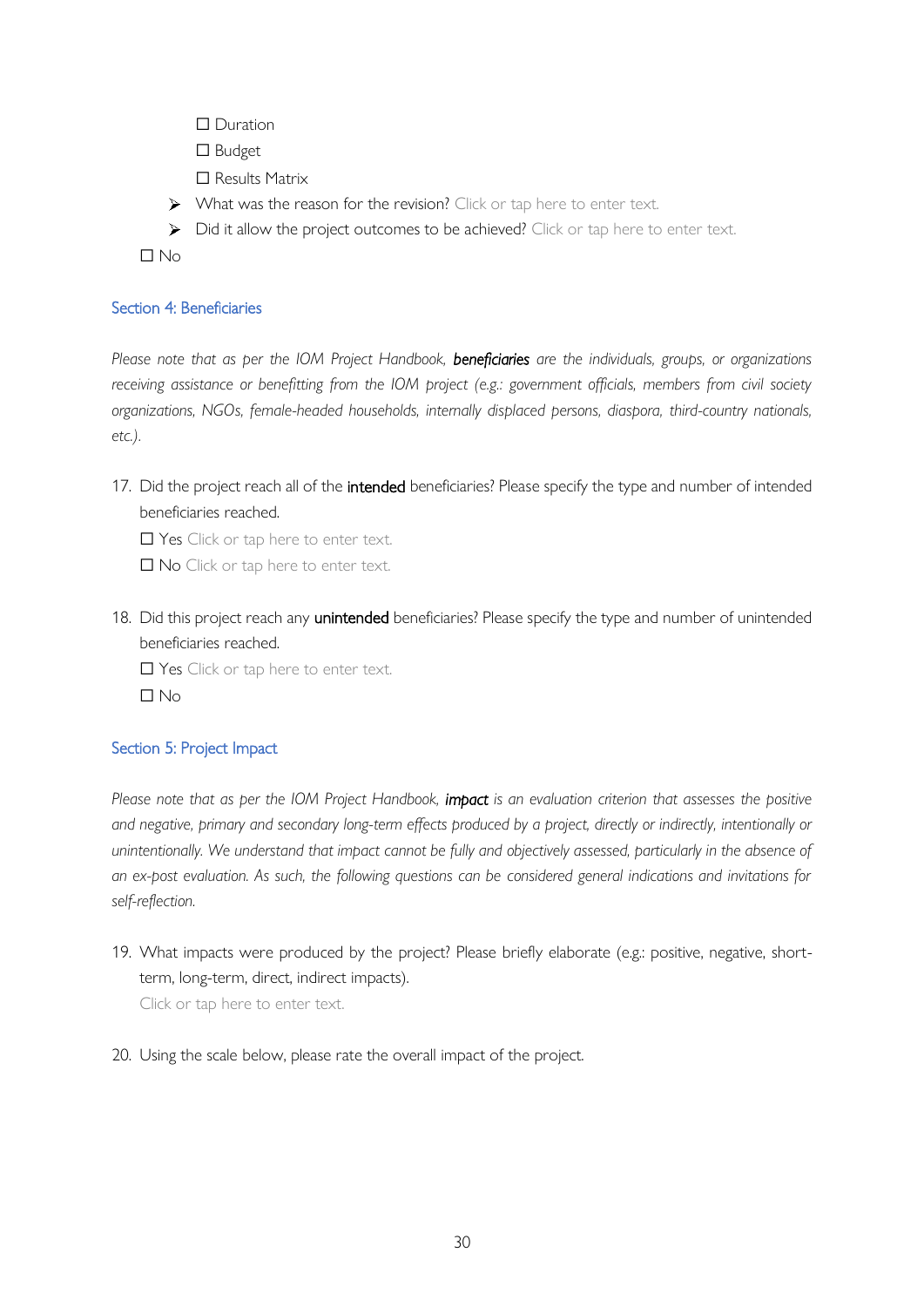| Rating |   |           | Explanation                                       | <b>Supporting Evidence</b> |
|--------|---|-----------|---------------------------------------------------|----------------------------|
|        | 5 | Excellent | There is evidence of strong impact and/or impact  | Click or tap here to enter |
|        |   |           | exceeding the level expected by the intervention. | text.                      |
|        | 4 | Very      | There is evidence of good impact but with some    | Click or tap here to enter |
|        |   | good      | areas for improvement remaining.                  | text.                      |
|        |   | Good      | There is evidence of satisfactory impact but      | Click or tap here to enter |
|        |   |           | requirement for continued improvement.            | text.                      |
|        |   | Adequate  | There is evidence of some impact, but significant | Click or tap here to enter |
|        |   |           | improvement required.                             | text.                      |
|        |   | Poor      | There is low or no observable impact.             | Click or tap here to enter |
|        |   |           |                                                   | text.                      |

#### 21. Were there any unforeseen positive impacts of the project?

☐ Yes

- $\triangleright$  What were they? Click or tap here to enter text.
- Were they caused by project activities, external factors or both? Click or tap here to enter text.
- How could these positive impacts be promoted in future projects? Click or tap here to enter text.

☐ No

#### 22. Were there any unforeseen negative impacts of the project?

☐ Yes

- $\triangleright$  What were they? Click or tap here to enter text.
- ▶ Were they caused by project activities, external factors or both? Click or tap here to enter text.
- How could they have been avoided? Click or tap here to enter text.

☐ No

#### Section 6: Project Sustainability

*Please note that as per the IOM Project Handbook, sustainability refers to the durability of a project's results, or*  the continuation of the project's benefits once external support ceases. We understand that sustainability cannot be fully and objectively assessed, particularly in the absence of an ex-post evaluation. As such, the following *questions can be considered general indications and invitations for self-reflection.*

- 23. Which outcomes were sustained and continued after the project ended? Please briefly elaborate on how they were sustained. Click or tap here to enter text.
- 24. Which outcomes were discontinued after the project ended? Why? Please briefly elaborate. Click or tap here to enter text.
- 25. Have any follow up initiatives or projects been implemented as a result of this project? Click or tap here to enter text.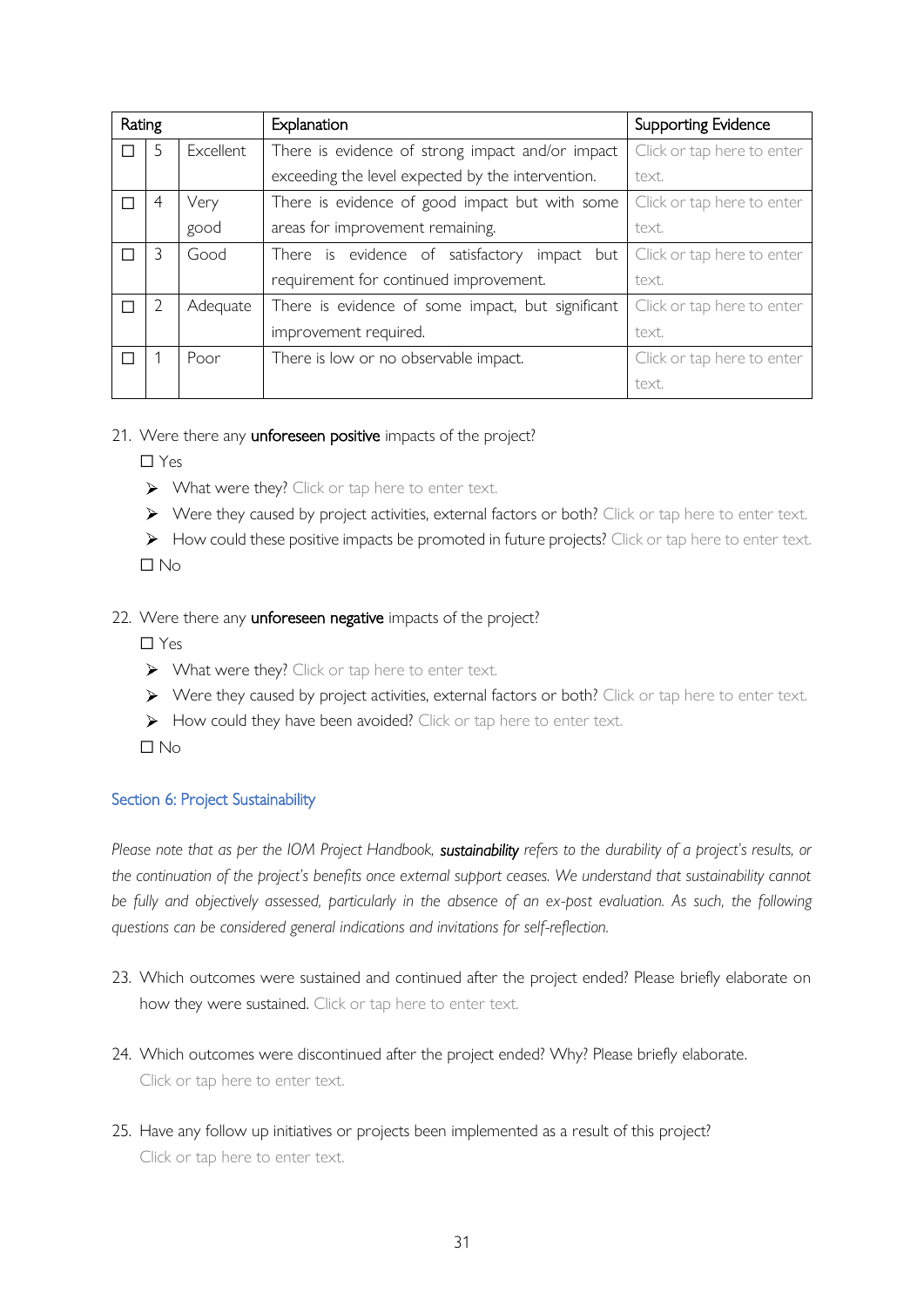26. Do you have any recommendations on ensuring sustainability of project outcomes for future projects? Click or tap here to enter text.

#### Section 7: Contribution to Institutional Goals, Frameworks and Strategies

- 27. To which of the United Nations Sustainable Development Goals (SDGs) did the project contribute? Please select all that apply, specifying the relevant SDG Targets in the text box.
	- $\Box$  Goal 1: No Poverty Click or tap here to enter text.
	- □ Goal 2: Zero Hunger Click or tap here to enter text.
	- □ Goal 3: Good Health and Well-being Click or tap here to enter text.
	- □ Goal 4: Quality Education Click or tap here to enter text.
	- □ Goal 5: Gender Equality Click or tap here to enter text.
	- □ Goal 6: Clean Water and Sanitation Click or tap here to enter text.
	- □ Goal 7: Affordable and Clean Energy Click or tap here to enter text.
	- □ Goal 8: Decent Work and Economic Growth Click or tap here to enter text.
	- □ Goal 9: Industry, Innovation and Infrastructure Click or tap here to enter text.
	- $\Box$  Goal 10: Reduced Inequality Click or tap here to enter text.
	- □ Goal 11: Sustainable Cities and Communities Click or tap here to enter text.
	- □ Goal 12: Responsible Consumption and Production Click or tap here to enter text.
	- □ Goal 13: Climate Action Click or tap here to enter text.
	- □ Goal 14: Life Below Water Click or tap here to enter text.
	- □ Goal 15: Life on Land Click or tap here to enter text.
	- $\Box$  Goal 16: Peace, Justice and Strong Institutions Click or tap here to enter text.
	- $\Box$  Goal 17: Partnerships for the Goals Click or tap here to enter text.
- 28. To which of the Migration Governance Framework (MiGOF) principles and objectives did the project contribute? Please select all that apply.
	- $\Box$  Principle 1: Adherence to international standards and fulfillment of migrants' rights
	- ☐ Principle 2: Formulating policy using evidence and a "whole-of-government" approach
	- $\Box$  Principle 3: Engagement with partners to address migration and related issues
	- □ Objective 1: Advance the socioeconomic well-being of migrants and society
	- $\Box$  Objective 2: Effectively address the mobility dimensions of crises
	- $\Box$  Objective 3: Ensure that migration takes place in a safe, orderly and dignified manner
- 29. To which of the IOM Institutional Strategy on Migration and Sustainable Development (IOM M&SD) deliverables did the project contribute?

□ **Deliverable 1.1**: We will assist governments and work with other partners to assess and address the drivers and structural factors that compel people to move.

- □ **Deliverable 1.2**: We will support governments to enhance pathways for safe and regular migration.
- □ **Deliverable 2.1:** We will uphold and protect the rights of migrants and displaced populations.
- □ **Deliverable 2.2:** We will promote durable solutions for displaced populations and host communities.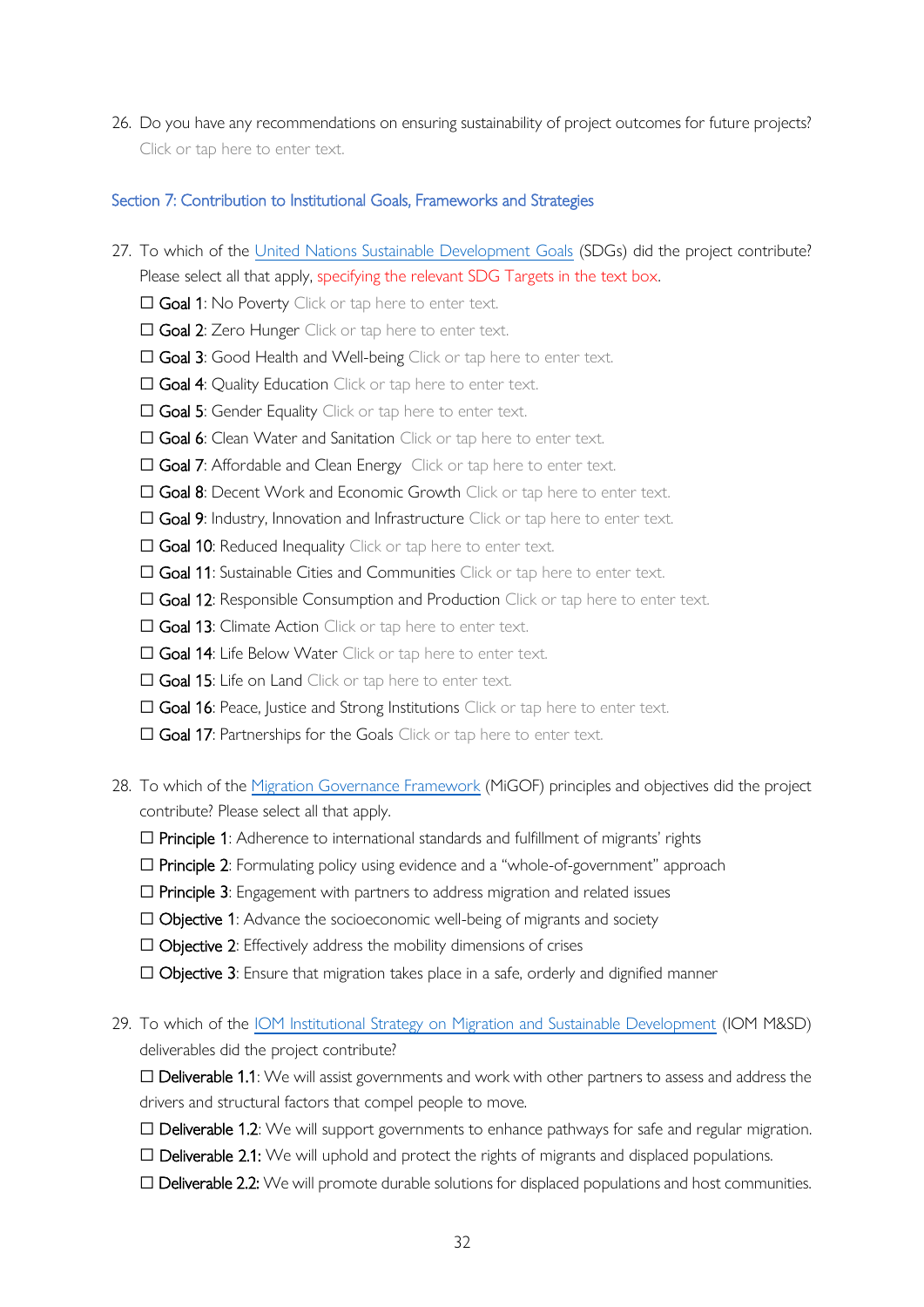☐ Deliverable 2.3: We will harness migrants' economic and social capitals for broad based development.

 $\Box$  Deliverable 3.1: We will strengthen institutions and systems to institute good migration governance.

 $\Box$  Deliverable 3.2: We will advocate for policy coherence to harness the linkages between migration and development.

☐ Deliverable 3.3: We will empower decentralized levels of governance to carry forward the 2030 Agenda and its relevance to migration in ways that are responsive to their context and the realities that they face on the ground.

30. Did the project contribute to any other institutional policies, strategies or frameworks? If so, please specify. Click or tap here to enter text.

#### Section 8: Integrating Innovative Approaches

*The IOM Strategic Vision (2019 to 2023) refers to innovation in the following terms: "As a deeply operational and projectized organization, innovation is hardwired into IOM's daily activities. Indeed, IOM's ability to adapt is the highest form of innovation. Yet for innovation to be a tool of institutional development, it needs to be incorporated systematically. At one end of the scale, this should reflect an openness to new and untested ideas (including those*  with high risk of failure) and creating space for experimentation. At the other end of the scale, it is found in an *organizational culture where there is a willingness to question established assumptions and processes, with a view to ensuring that institutional practice is constantly evolving to new contexts and to meet the changing needs of beneficiaries." For the purpose of the following questions, innovative approaches are broadly understood as the application of new ideas (be they about new partnerships, new technologies, new processes etc.) to generate new or improved project results.* 

31. Did any particular outputs or activities feature innovative approaches?

☐ Yes

- $\triangleright$  Please specify the output and/or activity. Click or tap here to enter text.
- $\triangleright$  How was the idea for this innovative approach generated? Click or tap here to enter text.

☐ No

- 32. Did the project feature innovative approaches with regards to any of the following areas? Please briefly elaborate for each ticked box.
	- ☐ Innovation in technology, digitalization and data usage Click or tap here to enter text.
	- ☐ Innovation in approaches to community engagement Click or tap here to enter text.

☐ Innovation in the involvement of sector-specific experts (health, education…) Click or tap here to enter text.

- □ Innovation in partnerships and governance Click or tap here to enter text.
- □ Innovation in processes Click or tap here to enter text.
- □ Other Click or tap here to enter text.